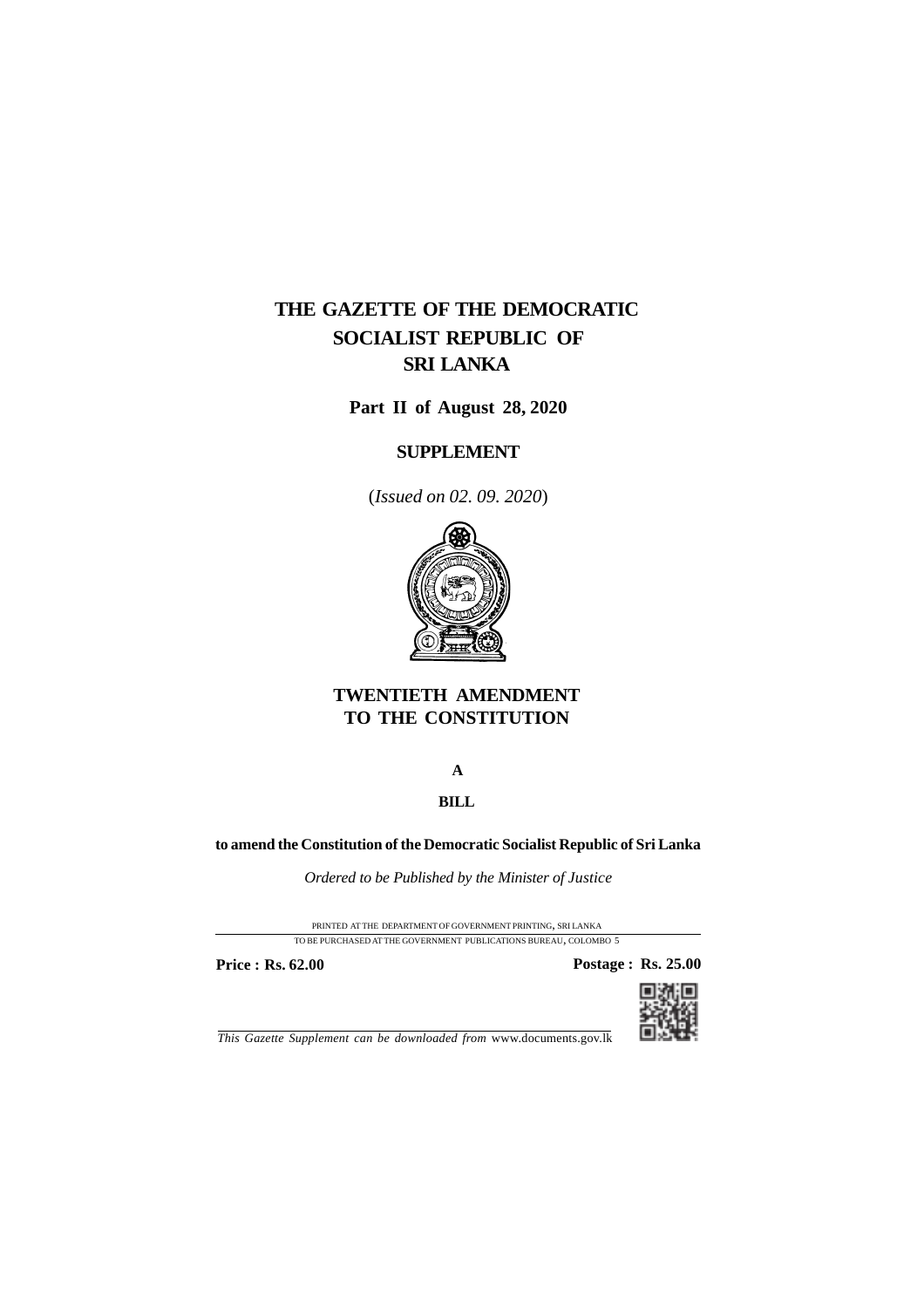#### *Twentieth Amendment to the Constitution*

L.D.- O. 7/2020

#### AN ACT TO AMEND THE CONSTITUTION OF THE DEMOCRATIC SOCIALIST REPUBLIC OF SRI LANKA

BE it enacted by the Parliament of the Democratic Socialist Republic of Sri Lanka as follows:-

**1.** This Act may be cited as the Twentieth Amendment to the Short title Constitution.

2. The Constitution of the Democratic Socialist Republic Amendment of Sri Lanka (in this Act referred to as the "Constitution") of Article 31 is hereby amended in paragraph  $(3A)(a)(i)$  of Article 31 thereof, by the substitution, for the words "by election, for of the a further term.", of the words "by election, for a second Democratic 10 term.". 5

of the Constitution Socialist Republic of Sri Lanka.

of Article 33 of the Constitution.

**3.** Article 33 of the Constitution is hereby repealed and Replacement the following Article substituted therefor:-

**33.** In addition to the powers and functions "Powers and even address to the powers and functions of expressly conferred on or assigned to him by the Constitution or by any written law, the President shall have the power functions of  $15$  the President.

- (*a*) to make the Statement of Government Policy in Parliament at the commencement of each session of Parliament;
- (*b*) to preside at ceremonial sittings of Parliament;
- (*c*) to receive and recognize and to appoint and accredit Ambassadors, High Commissioners, Plenipotentiaries and other diplomatic agents;

20

25

1 – PL 011963 – 475 (09/2020)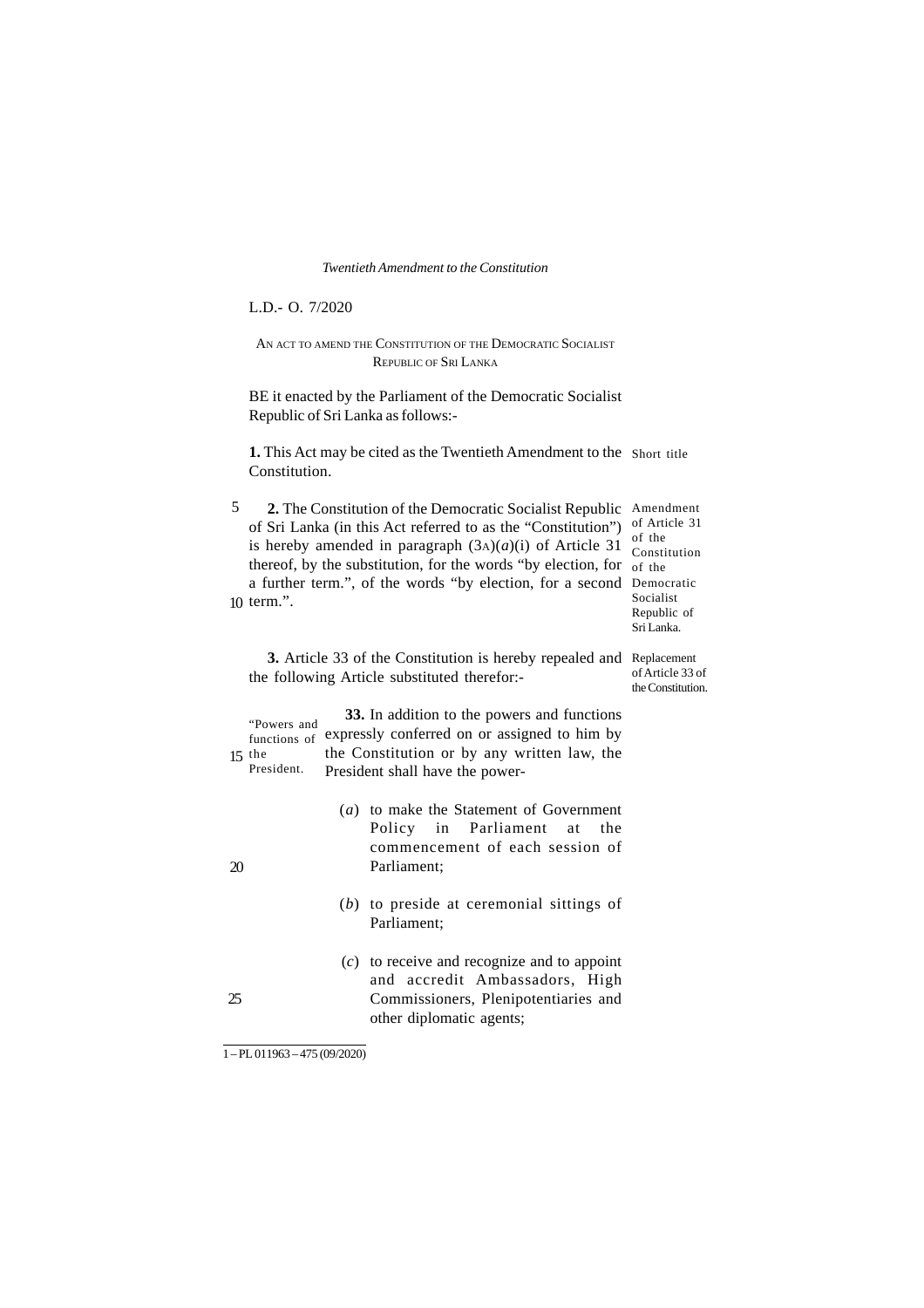### 2 *Twentieth Amendment to the Constitution*

| 5  |     | (d) to appoint as President's Counsel,<br>attorneys-at-law who have reached<br>eminence in the profession and have<br>maintained high standards of conduct<br>and professional rectitude. Every<br>President's Counsel appointed under this<br>paragraph shall be entitled to all such<br>privileges as were hitherto enjoyed by a<br>Queen's Counsel; |                                        |
|----|-----|--------------------------------------------------------------------------------------------------------------------------------------------------------------------------------------------------------------------------------------------------------------------------------------------------------------------------------------------------------|----------------------------------------|
| 10 |     | (e) to keep the Public seal of the Republic,<br>and to make and execute under the Public<br>seal the acts of appointment of the Prime<br>Minister and other Ministers of the<br>Cabinet of Ministers, the Chief Justice                                                                                                                                |                                        |
| 15 |     | and other Judges of the Supreme Court,<br>such grants and dispositions of lands and<br>immovable property vested in the<br>Republic as he is by law required or<br>empowered to do, and to use the Public                                                                                                                                              |                                        |
| 20 | (f) | Seal for sealing all things whatsoever that<br>shall pass that Seal;<br>to declare war and peace; and                                                                                                                                                                                                                                                  |                                        |
| 25 |     | $(g)$ to do all such acts and things, not being<br>inconsistent with the provisions of the<br>Constitution or written law, as by<br>international law, custom or usage he is<br>required or authorized to do.".                                                                                                                                        |                                        |
|    |     | 4. Article 33A of the Constitution is hereby repealed. Repeal of                                                                                                                                                                                                                                                                                       | Article 33A<br>of the<br>Constitution. |
| 5. |     | Article 35 of the Constitution is hereby repealed Replacement<br>30 and the following Article substituted therefor:-                                                                                                                                                                                                                                   | of Article 35                          |

of the Constitution.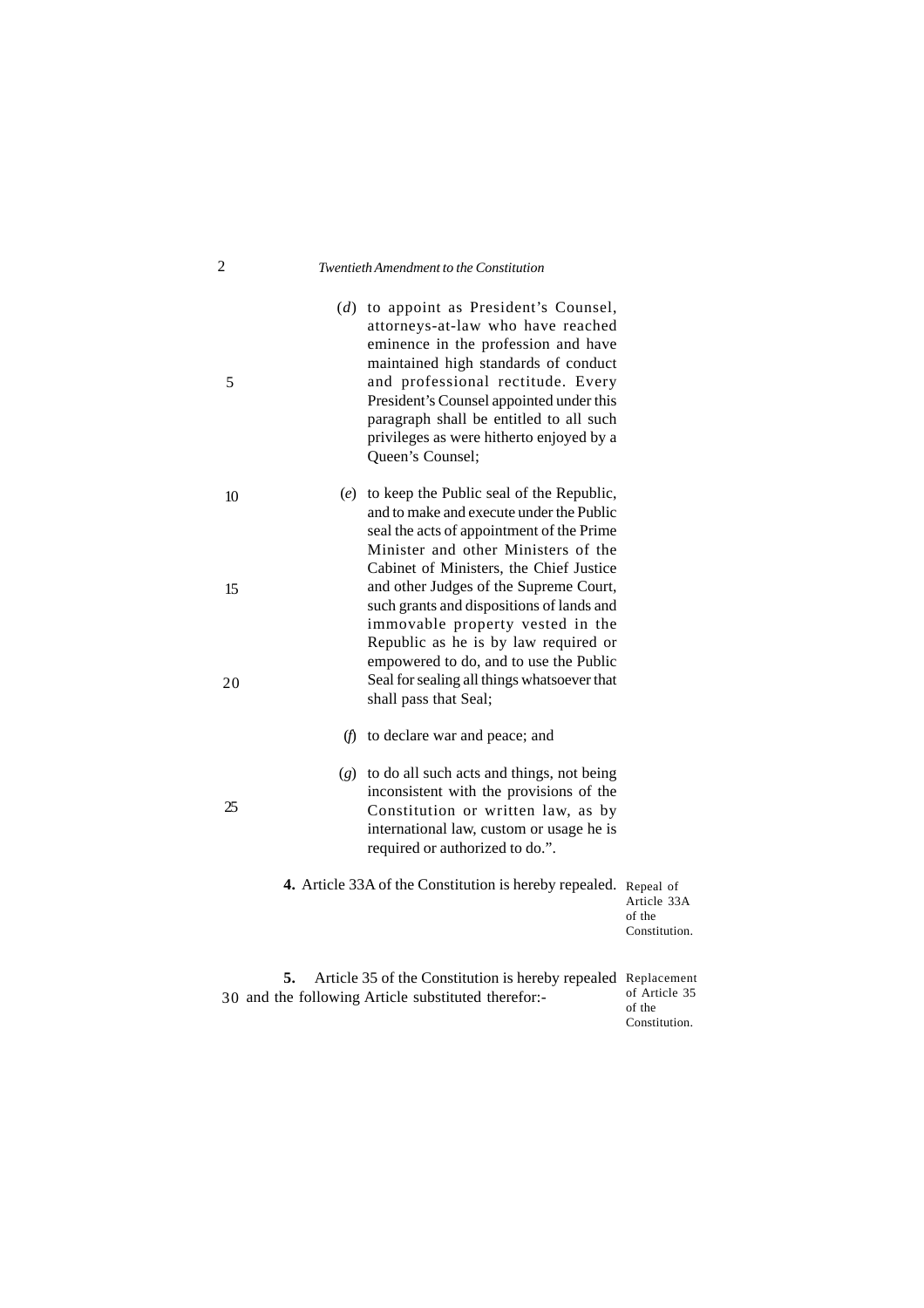"Immunity of President from suit.

5

10

15

20

25

**35.** (1) While any person holds office as President, no proceedings shall be instituted or continued against him in any court or tribunal in respect of anything done or omitted to be done by him either in his official or private capacity.

(2) Where provision is made by law limiting the time within which proceedings of any description may be brought against any person, the period of time during which such person holds the office of President shall not be taken into account in calculating any period of time prescribed by that law.

(3) The immunity conferred by the provisions of paragraph (1) of this Article shall not apply to any proceedings in any court in relation to the exercise of any power pertaining to any subject or function assigned to the President or remaining in his charge under paragraph (2) of Article 44 or to proceedings in the Supreme Court under paragraph (2) of Article 129 or to proceedings in the Supreme Court under Article 130 (a) relating to the election of the President or the validity of a referendum or to proceedings in the Court of Appeal under Article 144 or in the Supreme Court, relating to the election of a Member of Parliament:

> Provided that any such proceedings in relation to the exercise of any power pertaining to any such subject or function shall be instituted against the Attorney-General.".

**6.** Chapter VIIA of the Constitution is hereby repealed and the following Chapter substituted therefor:- 30

Replacement of Chapter VIIA of the Constitution.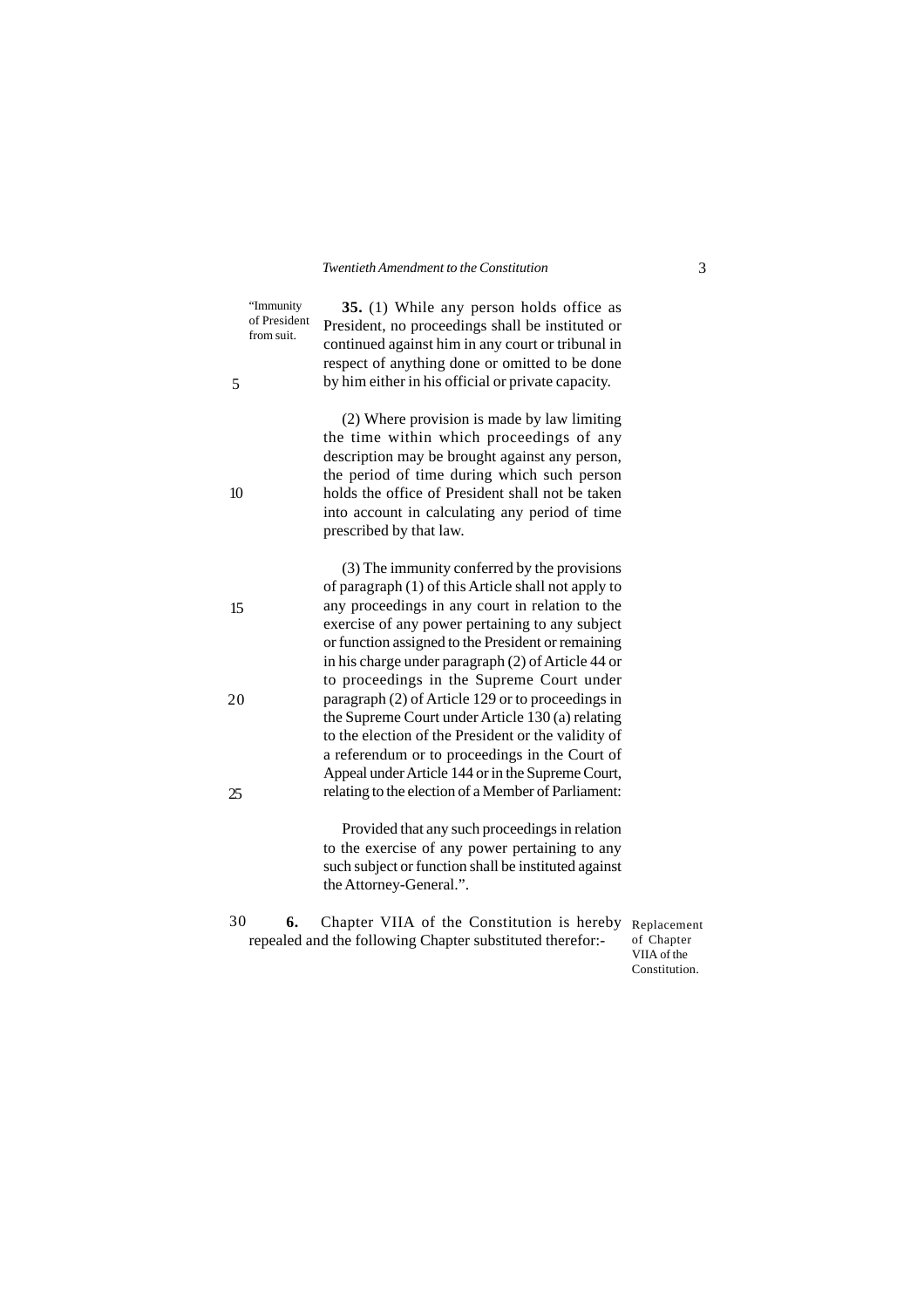#### "**CHAPTER VII A**

#### **THE EXECUTIVE**

#### THE PARLIAMENTARY COUNCIL

**41A.** (1) The Chairmen and members of the Commissions referred to in Schedule I to this Article and the persons to be appointed to the offices referred to in Part I and Part II of Schedule II to this Article shall be appointed to such Commissions and such offices by the President. In making such appointments, the President shall seek the observations of a Parliamentary Council (hereinafter referred to as "the Council"), comprising– President to make the 5 appointments in respect Commissions and offices referred to Schedules.

- (*a*) the Prime Minister;
- (*b*) the Speaker;
- (*c*) the Leader of the Opposition;
- (*d*) a nominee of the Prime Minister, who shall be a Member of Parliament; and
- (*e*) a nominee of the Leader of the Opposition, who shall be a Member of Parliament:

Provided that, the persons appointed in terms of sub-paragraphs (*d*) and (*e*) above shall be nominated in such manner as would ensure that the nominees would belong to communities which are communities other than those to which the persons specified in paragraphs (*a*), (*b*) and (*c*) above, belong.

15

of the

 $10$  in the

- 
- 

25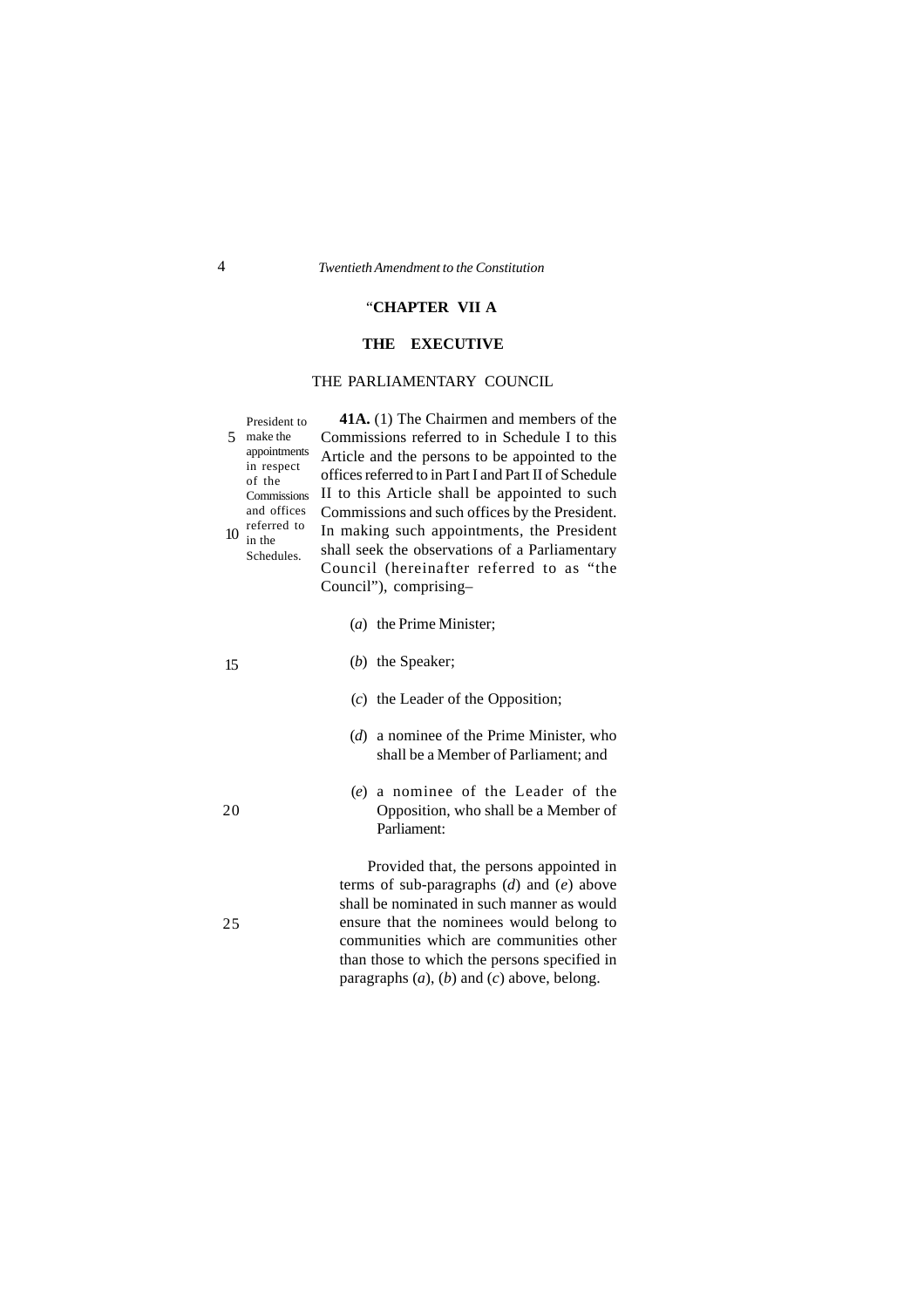#### **SCHEDULE I**

| 1. The Election Commission. |
|-----------------------------|
|                             |

- 2. The Public Service Commission.
- 3. The National Police Commission.
- 4. The Human Rights Commission of Sri Lanka.
- 5. The Commission to Investigate Allegations of Bribery or Corruption.
- 6. The Finance Commission.
- 7. The Delimitation Commission.

#### **SCHEDULE II**

#### PART I

- 1. The Chief Justice and the Judges of the Supreme Court.
- 2. The President and Judges of the Court of Appeal.
- 3. The Members of the Judicial Service Commission, other than the Chairman.

#### PART II

1. The Attorney-General.

#### 2. The Auditor-General. 20

- 3. The Parliamentary Commissioner for Administration (Ombudsman).
- 4. The Secretary-General of Parliament.
- (2) The Speaker shall require the Prime Minister and the Leader of the Opposition to make such nominations within one week of the date of the commencement of this Article**,** provided that if the Prime Minister and the Leader of the Opposition 25

15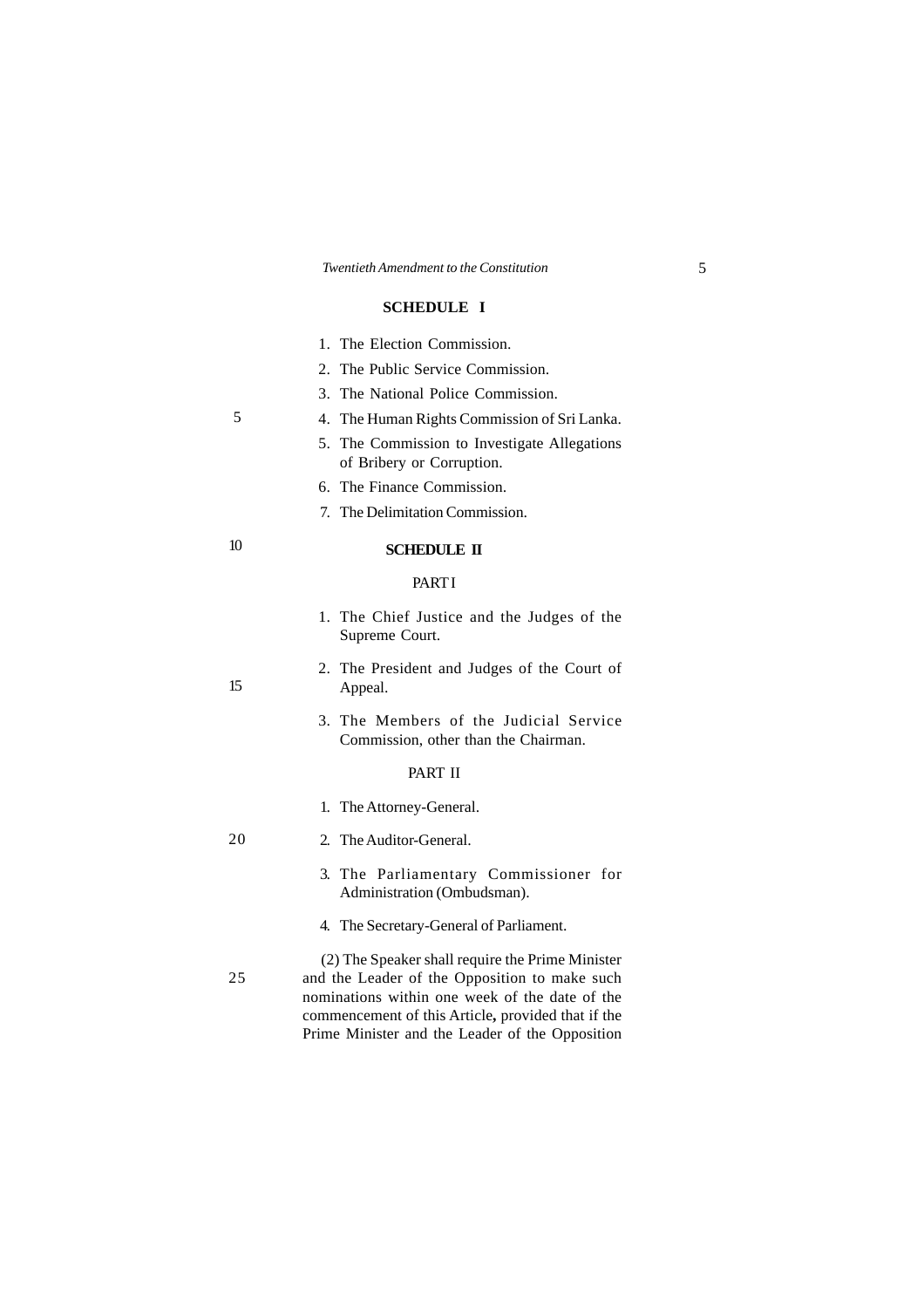fail to make such nominations, the Speaker shall proceed to nominate any Members of Parliament to be nominees for the purposes of sub-paragraphs (*d*) and (*e*) of paragraph (1), taking into consideration the criteria specified in the proviso to paragraph (1) of this Article.

(3) If at the time the President seeks the observations of the Council under paragraph (1), the Prime Minister and the Leader of the Opposition have failed to name the persons who shall be their nominees in the Council, the Speaker shall nominate such Members of Parliament to be nominees for the purposes of sub-paragraphs (*d*) and (*e*) of paragraph (1), taking into consideration the criteria specified in the proviso to paragraph (1) of this Article.

(4) Notwithstanding the provisions of paragraph (2) of Article 64 of the Constitution, the Speaker shall for the purpose of this Article, continue as Speaker on the dissolution of Parliament, until a Member of Parliament is elected to be the Speaker under paragraph (1) of Article 64. The new Speaker shall thereupon be a member of the Council**.**

(5) Notwithstanding the dissolution of Parliament, the Leader of the Opposition shall for the purposes of this Article, continue as Leader of the Opposition, until such time after a General Election following such dissolution, a Member of Parliament is recognized as the Leader of the Opposition in Parliament. The new Leader of the Opposition shall thereupon be a member of the Council.

(6) Notwithstanding the dissolution of Parliament, the nominees of the Prime Minister and the Leader of the Opposition respectively who are Members of Parliament shall continue as members until such time after a General Election following

10

15

5

20

25

30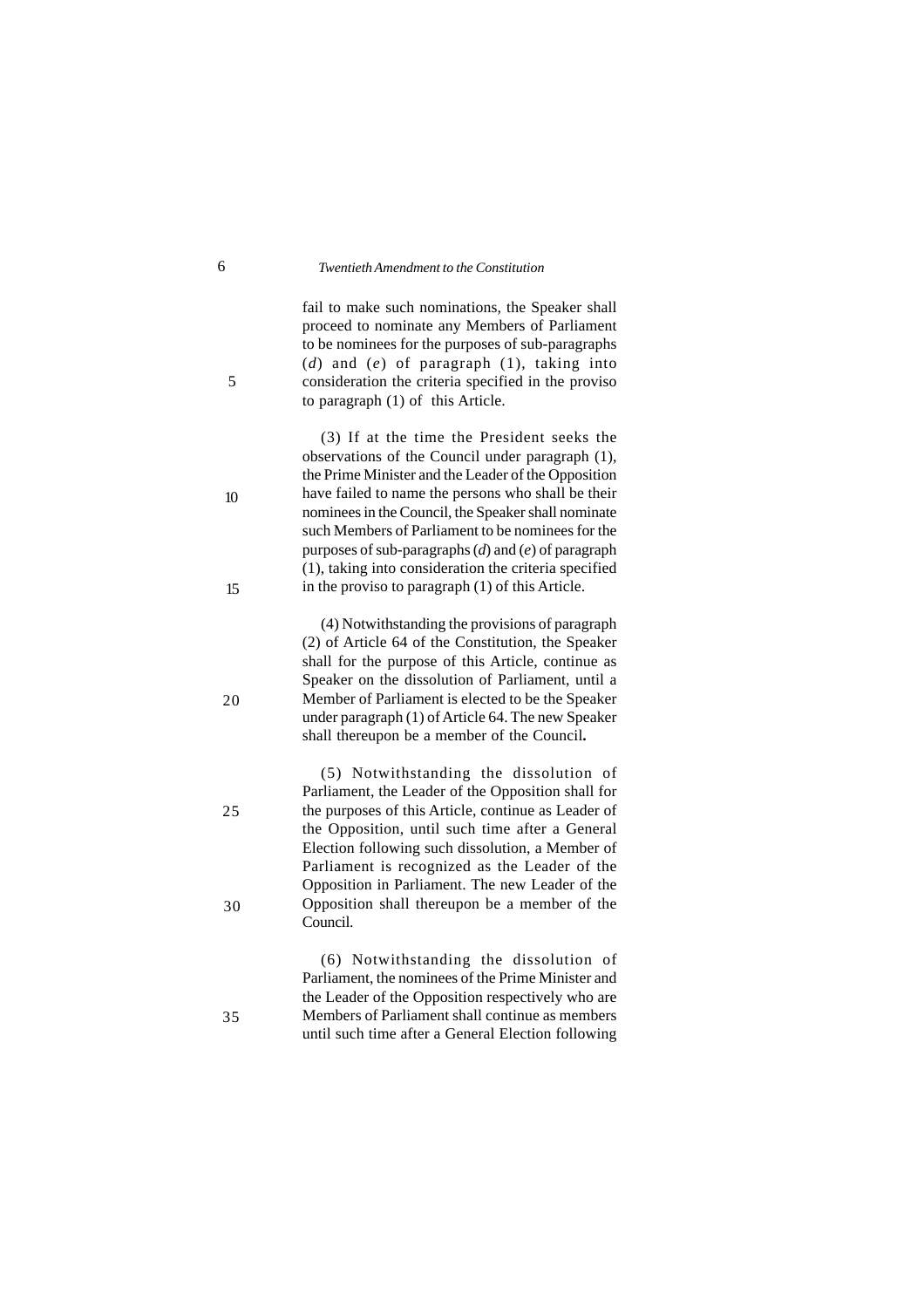5

10

15

20

25

30

35

such dissolution, Members of Parliament are elected to Parliament. The Prime Minister and the Leader of the Opposition shall thereupon respectively nominate two new members of Parliament to be their nominees in terms of subparagraphs (*d*) and (*e*) of paragraph (1) of this Article.

(7) The tenure of the Council constituted under this Article shall extend for such period as specified in paragraph (2) of Article 62 and such tenure shall not be affected by any prorogation of Parliament in terms of Article70:

Provided that, the persons appointed as nominees of the Prime Minister and the Leader of the Opposition respectively, may during such tenure be removed by the President or in the event of an incapacity of such nominee, the President may require the Prime Minister or Leader of the Opposition, as the case may be, to nominate taking into consideration the criteria specified in the proviso to paragraph (1), another Member of Parliament to be his nominee in the Council. In such an event, the Member of Parliament nominated to fill the vacancy created by either removal or incapacity, as the case may be, shall continue as member of the Council only for the unexpired period of the tenure of the member for whose vacancy he was nominated.

(8)(*a*) When the President seeks the observations of the Council under paragraph (1), he shall require the Council to convey through the Speaker the observations of the Council, on the persons proposed by him for such appointments, within a period of one week from the date of seeking such observations.

(*b*) If the Council fails to communicate its observations to him within the period specified in sub-paragraph $(a)$ , the President shall forthwith proceed to make the aforesaid appointments.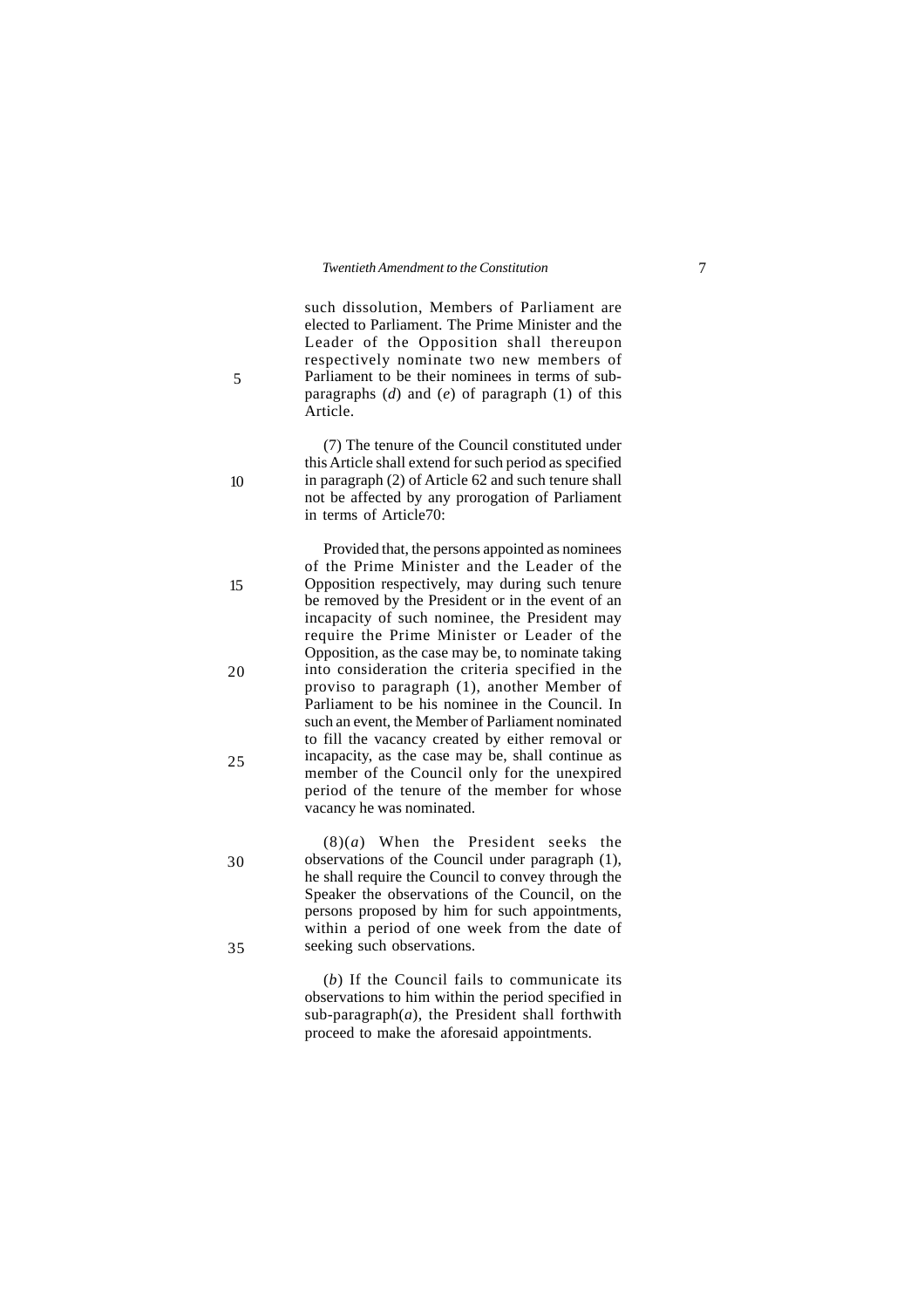#### 8 *Twentieth Amendment to the Constitution*

(9) Where the Leader of any recognized political party represented in Parliament desires to propose the name of any person for appointment as Chairman or member of a Commission referred to in Schedule I to paragraph (1) of this Article, he may within a period of one week from the date of the President seeking such observations of the Council, forward to the Speaker the name of any person in relation thereto.The President may take such names into consideration when making such appointments.

(10) No person appointed to be the Chairman or member of a Commission referred to in Schedule I of this Article or any of the persons appointed to the offices referred to in Part I and Part II of Schedule II of this Article shall be removed, otherwise than in the manner provided for in the Constitution or in any law enacted for such purpose. Where no such provision is made, such person shall be removed by the President.

(11) The procedure to be followed in obtaining the observations of the Council shall be as determined by the Speaker.".

**7.** Chapter VIII of the Constitution is hereby repealed Replacement 25 and the following Chapter substituted therefor:-

of Chapter VIII of the Constitution

#### "CHAPTER VIII

#### **THE EXECUTIVE**

#### **The Cabinet of Ministers**

**Responsibility** of the 30President.

**42.** The President shall be responsible to Parliament for the due exercise, performance and discharge of his powers, duties and functions under the Constitution and any written law, including the law for the time being relating to public security.

5

10

20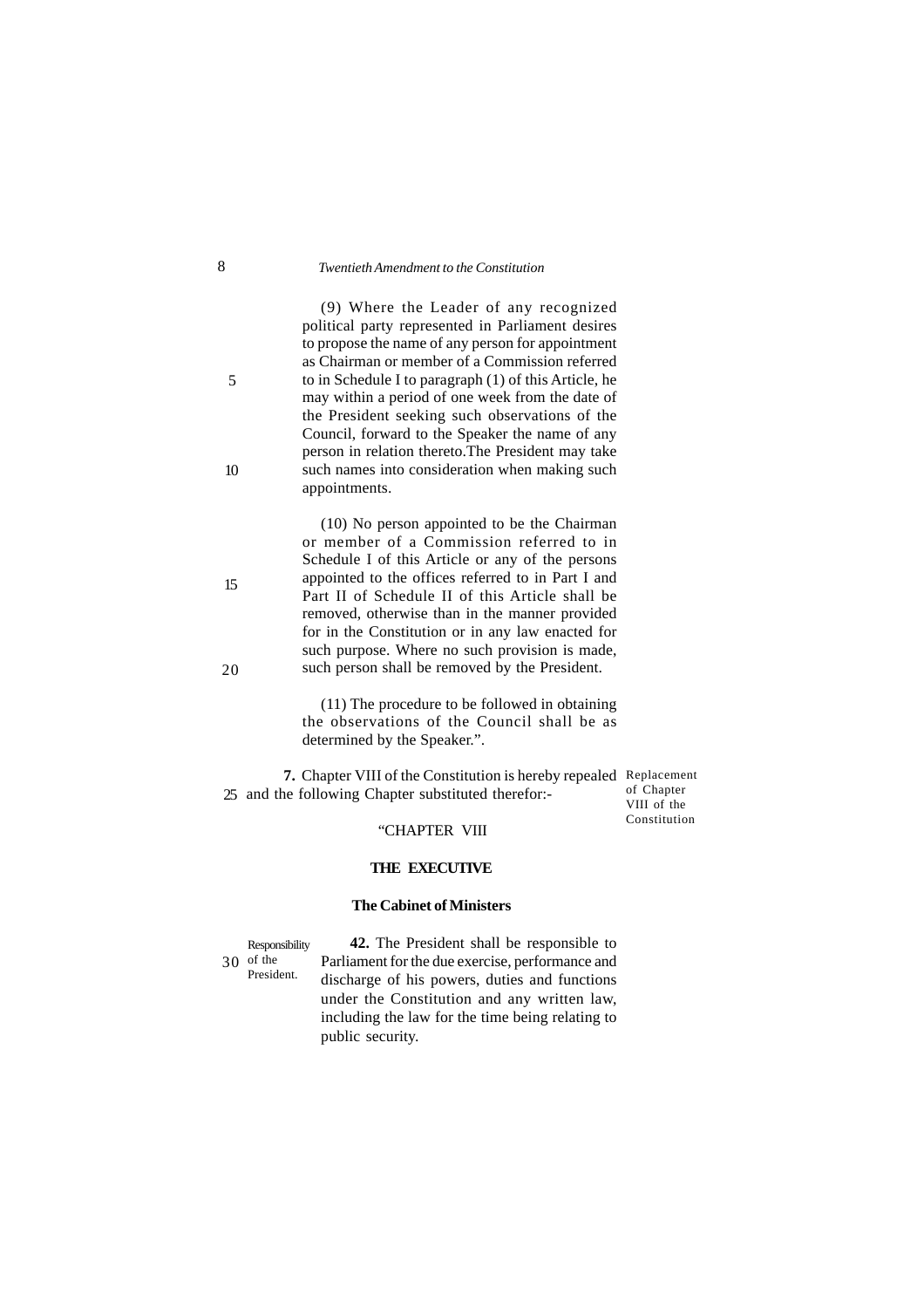**43.** (1) There shall be a Cabinet of Ministers charged with the direction and control of the Government of the Republic, which shall be collectively responsible and answerable to Parliament. Cabinet Ministers.

> (2) The President shall be a member of the Cabinet of Ministers and shall be the Head of the Cabinet of Ministers:

> Provided that notwithstanding the dissolution of the Cabinet of Ministers under the provisions of the Constitution, the President shall continue in office.

> (3) The President shall appoint as Prime Minister the Member of Parliament who in his opinion is most likely to command the confidence of Parliament.

> **44.** (1) The President shall, from time to time, in consultation with the Prime Minister, where he considers such consultation to be necessary –

- (*a*) determine the number of Ministers of the Cabinet of Ministers and the Ministries and the assignment of subjects and functions to such Ministers; and
- (*b*) appoint from among the Members of Parliament, Ministers to be in charge of the Ministries so determined.

(2) The President may assign to himself any subject or function and shall remain in charge of any subject or function not assigned to any Minister under the provisions of paragraph (1) of this Article or the provisions of paragraph (1) of Article 45 and may for that purpose

of Cabinet and their subjects  $20 \text{ and}$ functions.

Ministers

of

5

10

15

25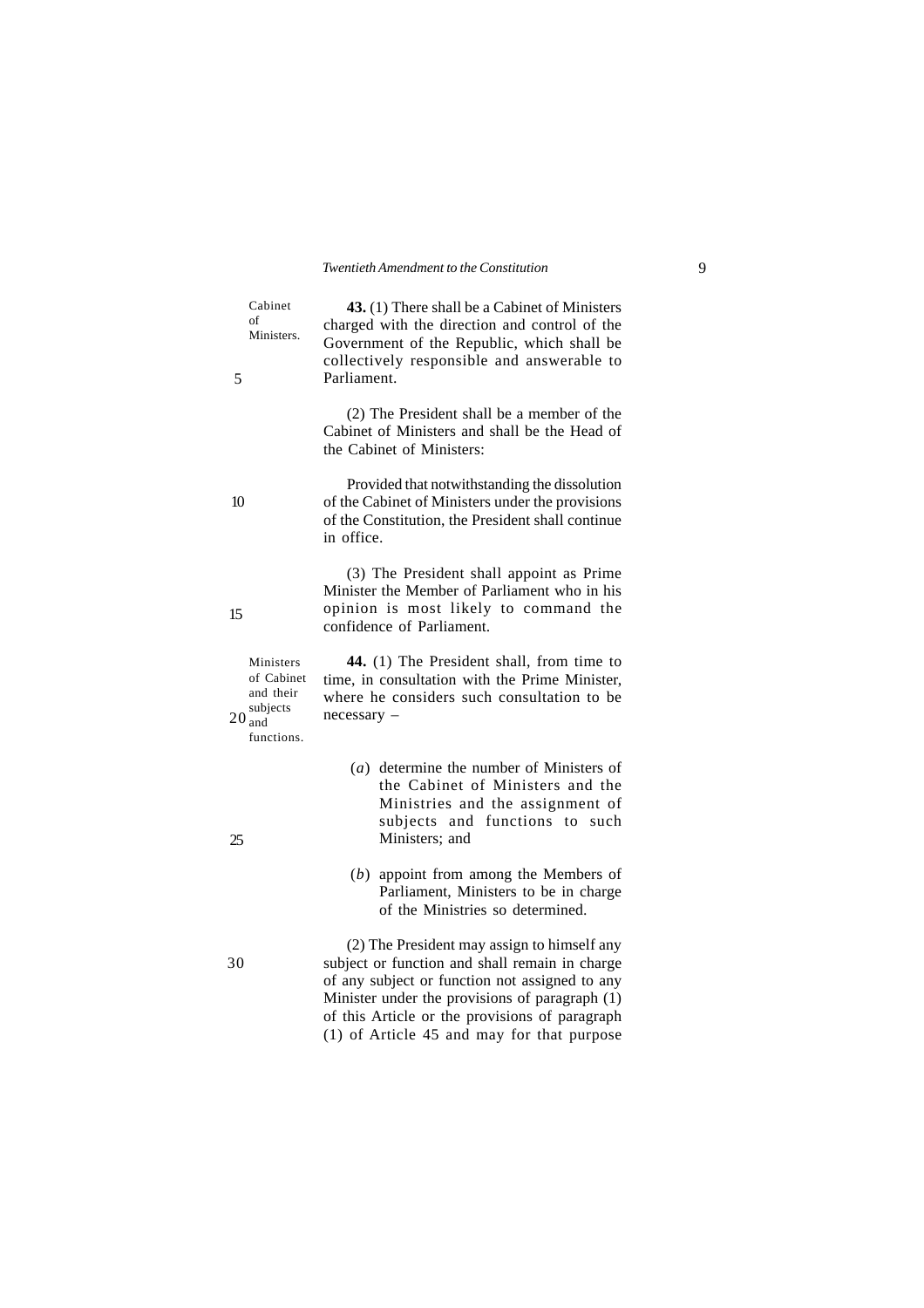determine the number of Ministries to be in his charge, and accordingly, any reference in the Constitution or any written law to the Minister to whom such subject or function is assigned, shall be read and construed as a reference to the President.

(3) The President may, at any time, change the assignment of subjects and functions and the composition of the Cabinet of Ministers. Such changes shall not affect the continuity of the Cabinet of Ministers, and the continuity of its responsibility to Parliament.

**45.** (1) The President may, from time to time, in consultation with the Prime Minister where he considers such consultation to be necessary – (*a*) appoint from among Members of Parliament, Ministers who shall not be Members of the Cabinet of Ministers; and (*b*) determine the assignment of subjects and functions to, and the Ministries, if any, which are to be in charge of, such Ministers. (2) The President may at any time change any appointment or assignment made under paragraph (1) of this Article. (3) Every Minister appointed under this Article shall be responsible and answerable to the Cabinet of Ministers and to Parliament. (4) Any Minister of the Cabinet of Ministers Ministers who are not 15 members of<br>the Cabinet the Cabinet and their Ministries, subjects and functions. 20 25 30

may, by Notification published in the *Gazette*,

10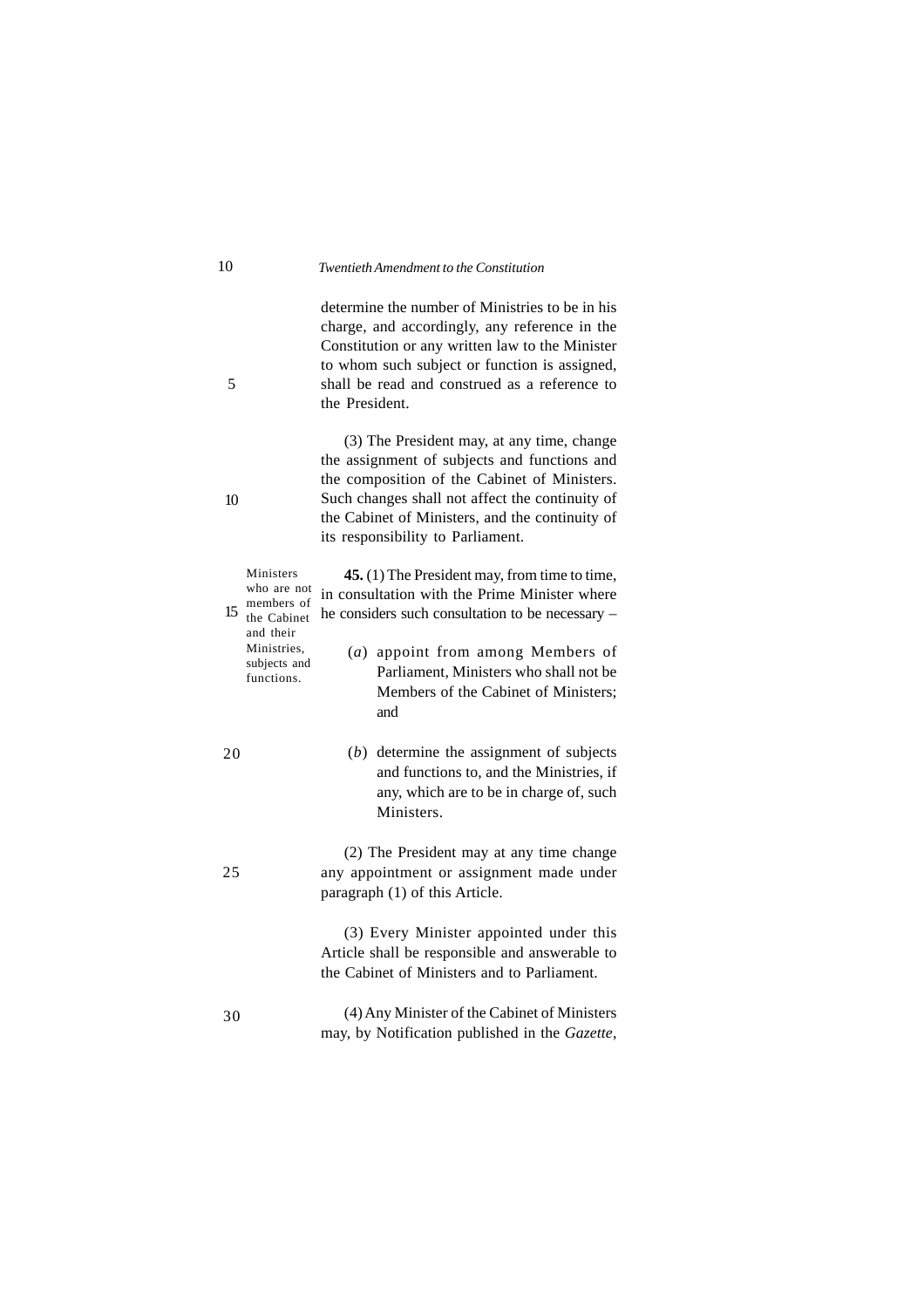delegate to any Minister who is not a member of the Cabinet of Ministers any power or duty pertaining to any subject or function assigned to him, or any power or duty conferred or imposed on him by any written law and it shall be lawful for such other Minister to exercise and perform any power or duty delegated to him under this paragraph, notwithstanding anything to the contrary in the written law by which that power or duty is conferred or imposed on such Minister of the Cabinet of Ministers.

**46.** (1) The President may, from time to time, in consultation with the Prime Minister, where he considers such consultation to be necessary, appoint from among the Members of Parliament, Deputy Ministers to assist the Ministers of the Cabinet of Ministers in the performance of their duties. Deputy Ministers.

> (2) Any Minister of the Cabinet of Ministers may, by Notification published in the *Gazette*, delegate to his Deputy Minister any power or duty pertaining to any subject or function assigned to him, or any power or duty conferred or imposed on him by any written law and it shall be lawful for the Deputy Minister to exercise and perform any power or duty delegated to him under this paragraph notwithstanding anything to the contrary in the written law by which that power or duty is conferred or imposed on such Minister of the Cabinet of Ministers.

Tenure of office of the Prime Minister, Ministers  $35$  and Deputy Ministers.

**47.** The Prime Minister, a Minister of the Cabinet of Ministers, any other Minister or Deputy Minister shall continue to hold office throughout the period during which the Cabinet of Ministers continues to function under the provisions of the Constitution unless he –

10

5

15

20

25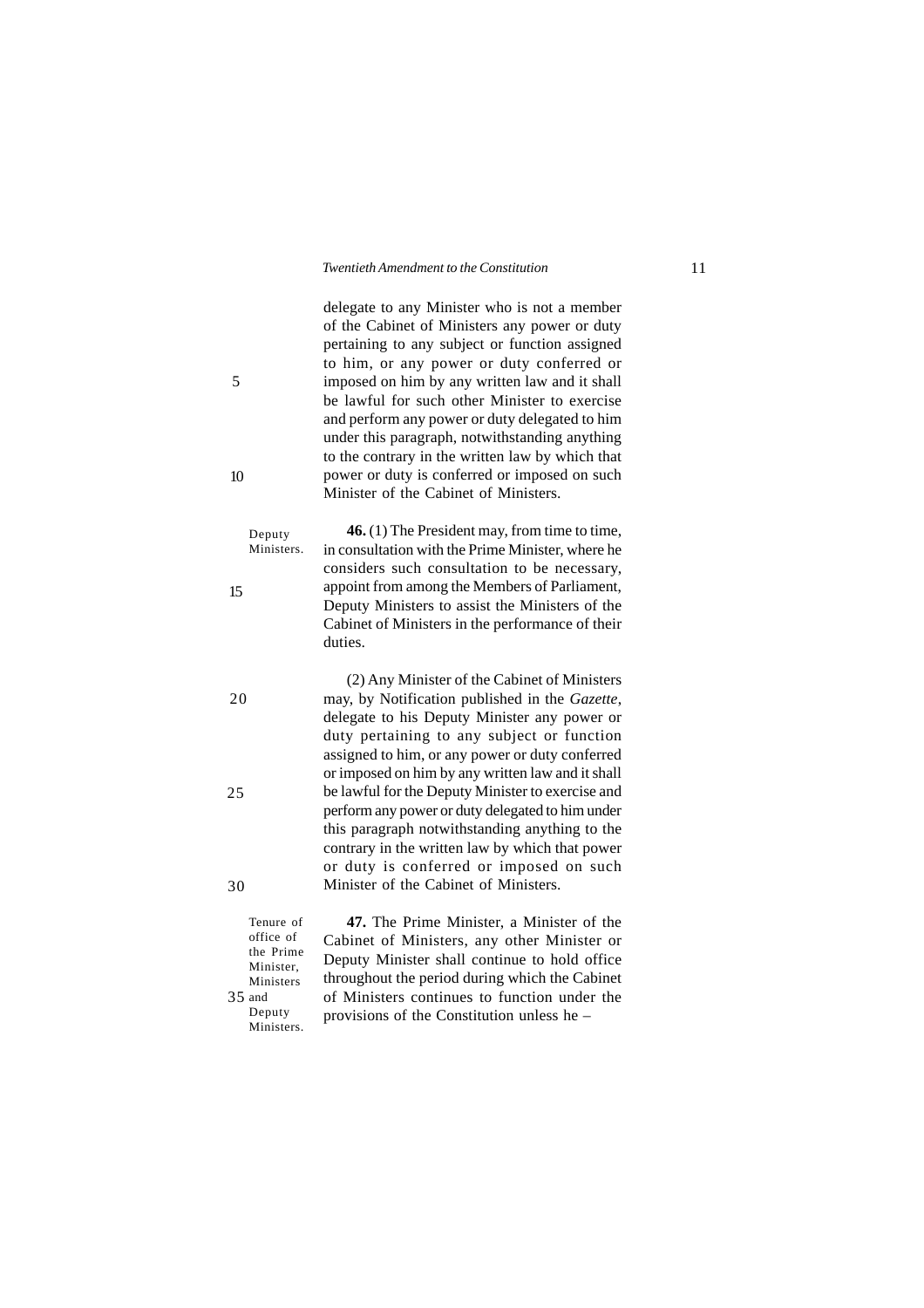- (*a*) is removed by a writing under the hand of the President;
- (*b*) resigns his office by a writing under his hand addressed to the President; or
- (*c*) ceases to be a Member of Parliament.

**48.** (1) The Cabinet of Ministers functioning immediately prior to the dissolution of Parliament shall notwithstanding such dissolution continue to function and shall cease to function upon the conclusion of the General Election. Accordingly, the Prime Minister, Ministers of the Cabinet of Ministers, other Ministers and Deputy Ministers shall continue to function unless they cease to hold office as provided in paragraph (*a*) or (*b*) of Article 47. Cabinet of Ministers

> (2) Notwithstanding the death, removal from office or resignation of the Prime Minister, during the period intervening between the dissolution of Parliament and the conclusion of the General Election, the Cabinet of Ministers shall continue to function with the other Ministers of the Cabinet as its members until the conclusion of the General Election. The President may appoint one such Minister to exercise, perform and discharge, or may himself exercise, perform and discharge the powers, duties and functions of the Prime Minister. If there is no such other Minister, the President shall himself exercise perform and discharge the powers, duties and functions of the Cabinet of Ministers until the conclusion of the General Election.

(3) On the death, removal from office or resignation, during the period intervening between the dissolution of Parliament and the conclusion of the General Election, of a

5

after dissolution of 10 Parliament.

| ٠ |               |
|---|---------------|
|   | ۰.<br>I<br>۰. |
|   |               |

25

20

30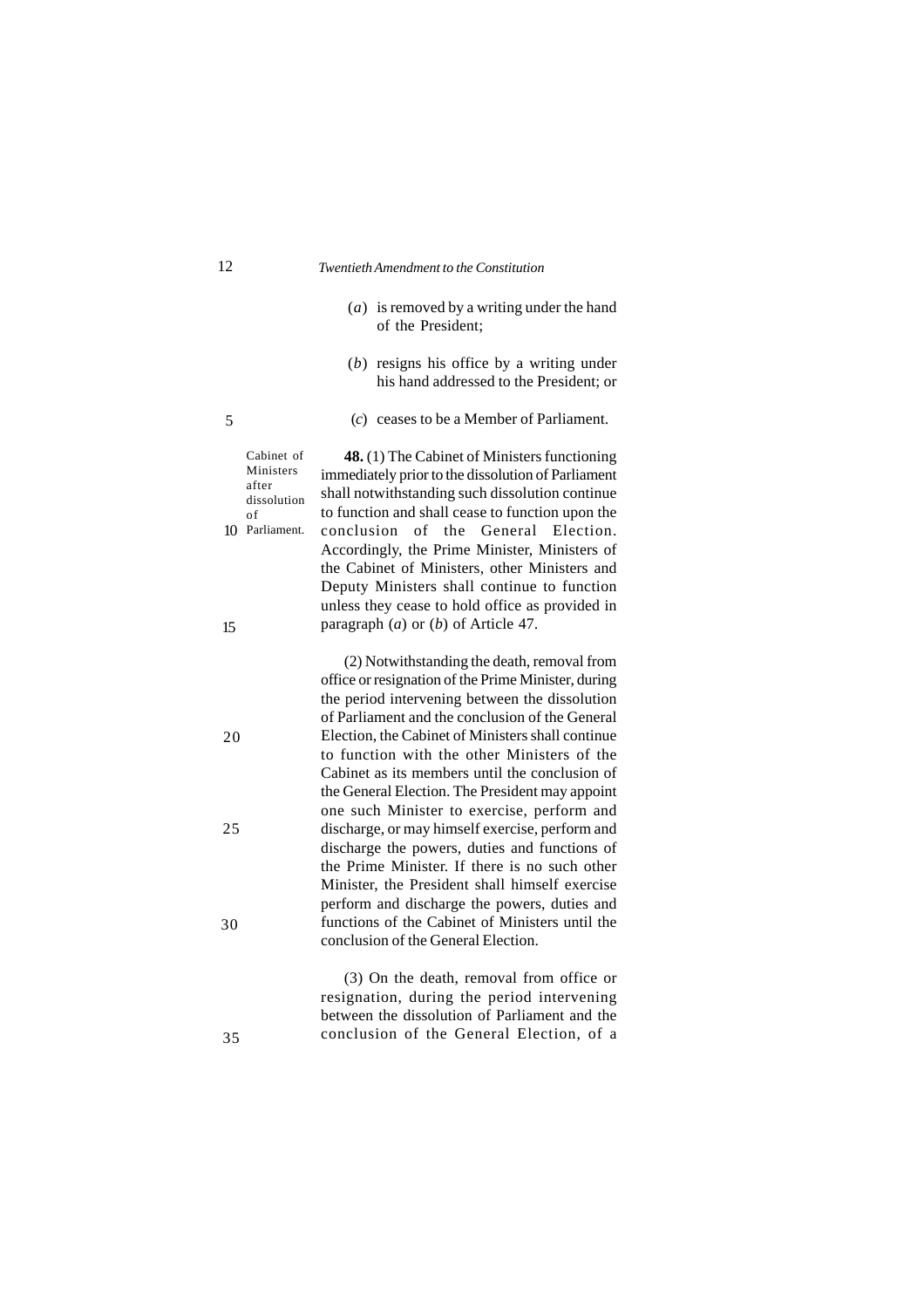Minister of the Cabinet of Ministers or any other Minister, the President may appoint any other Minister to be the Minister in charge of such Ministry or to exercise, perform and discharge the powers, duties and functions of such Minister or may himself take charge of such Ministry or exercise, perform and discharge such powers, duties and functions.

**49.** (1) On the Prime Minister ceasing to hold office by death, removal, resignation or otherwise, except during the period intervening between the dissolution of Parliament and the conclusion of the General Election,the Cabinet of Ministers shall, unless the President has in the exercise of his powers under Article 70 dissolved Parliament, stand dissolved and the President shall appoint a Prime Minister, Ministers of the Cabinet of Ministers, other Ministers and Deputy Ministers in terms of Articles 43, 44, 45 and 46: Dissolution  $10$  of Cabinet Ministers.

> Provided that if after the Prime Minister so ceases to hold office Parliament is dissolved, the Cabinet of Ministers shall continue to function with the other Ministers of the Cabinet as its members, until the conclusion of the General Election. The President may appoint one such Minister to exercise, perform and discharge or may himself exercise, perform and discharge the powers, duties and functions of the Prime Minister and the provisions of Article 48 shall, *mutatis mutandis,* apply.

> (2) If Parliament rejects the Statement of Government Policy or the Appropriation Bill or passes a vote of no-confidence in the Government, the Cabinet of Ministers shall stand dissolved, and the President shall, unless he has in the exercise of his powers under Article 70 dissolved Parliament, appoint a Prime

15

of

- 20
- 25
- 30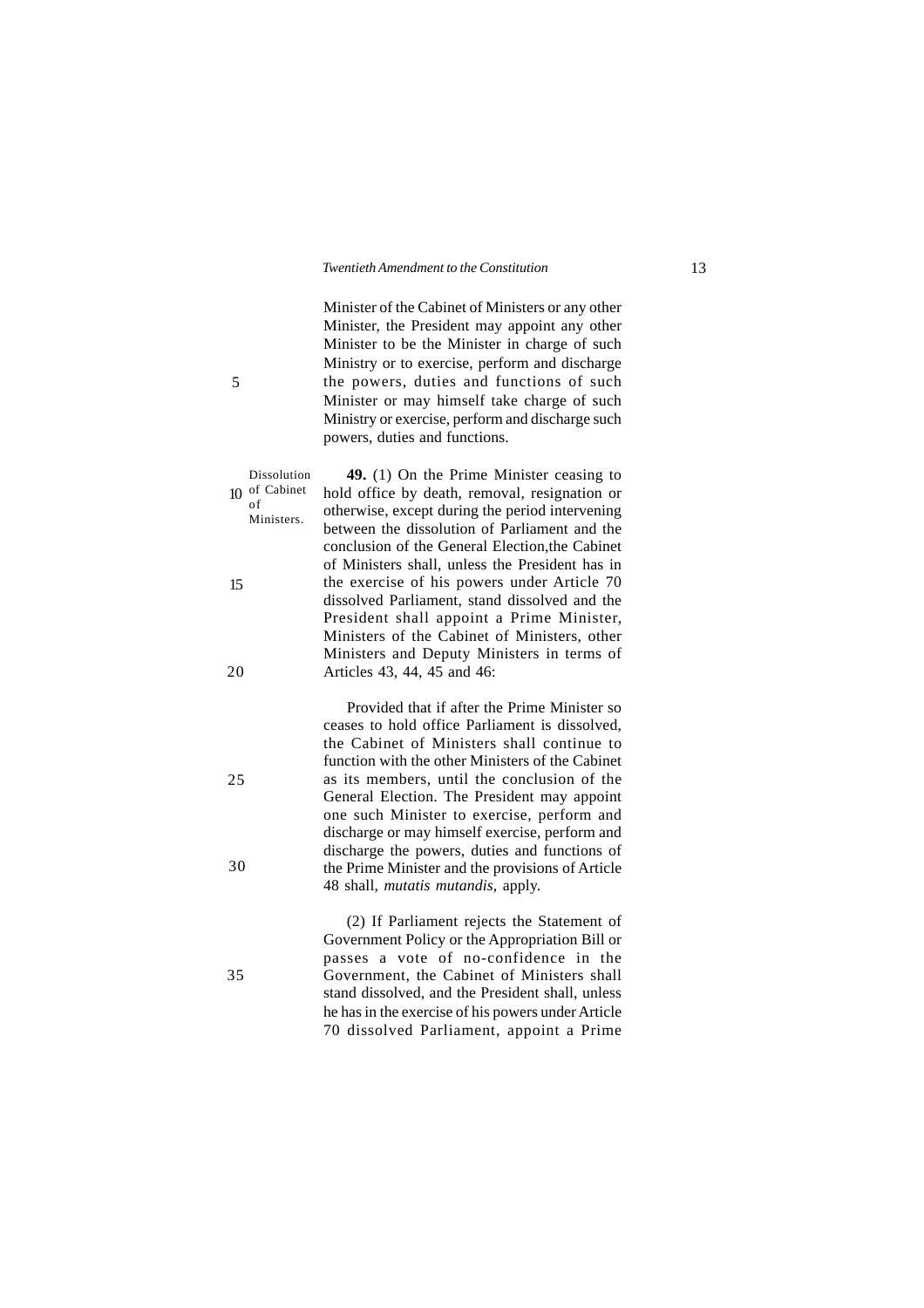Minister, Ministers of the Cabinet of Ministers, other Ministers and Deputy Ministers in terms of Articles 43, 44, 45 and 46.

**50.** Whenever a Minister of the Cabinet of Ministers, other Minister or Deputy Minister is unable to discharge the functions of his office, the President may appoint any Member of Parliament to act in place of the said Minister of the Cabinet of Ministers, other Minister or Deputy Minister. Acting Minister 5 and acting Deputy Minister.

**51.** There shall be a Secretary to the Cabinet of Ministers who shall be appointed by the President. The Secretary shall, subject to the direction of the President, have charge of the office of the Cabinet of Ministers, and shall discharge and perform such other functions and duties as may be assigned to him by the President or the Cabinet of Ministers. Secretary to Cabinet of Ministers.

**52.** (1) There shall be for each Ministry a Secretary who shall be appointed by the President. Secretaries t o 20 Ministries.

> (2) The Secretary to the Ministry shall, subject to the direction and control of his Minister, exercise supervision over the departments of Government or other institutions in the charge of his Minister.

> (3) The Secretary to a Ministry shall cease to hold office upon the dissolution of the Cabinet of Ministers under the provisions of the Constitution or upon a determination by the President under Article 44 or Article 45 which results in such Ministry ceasing to exist.

10

15

25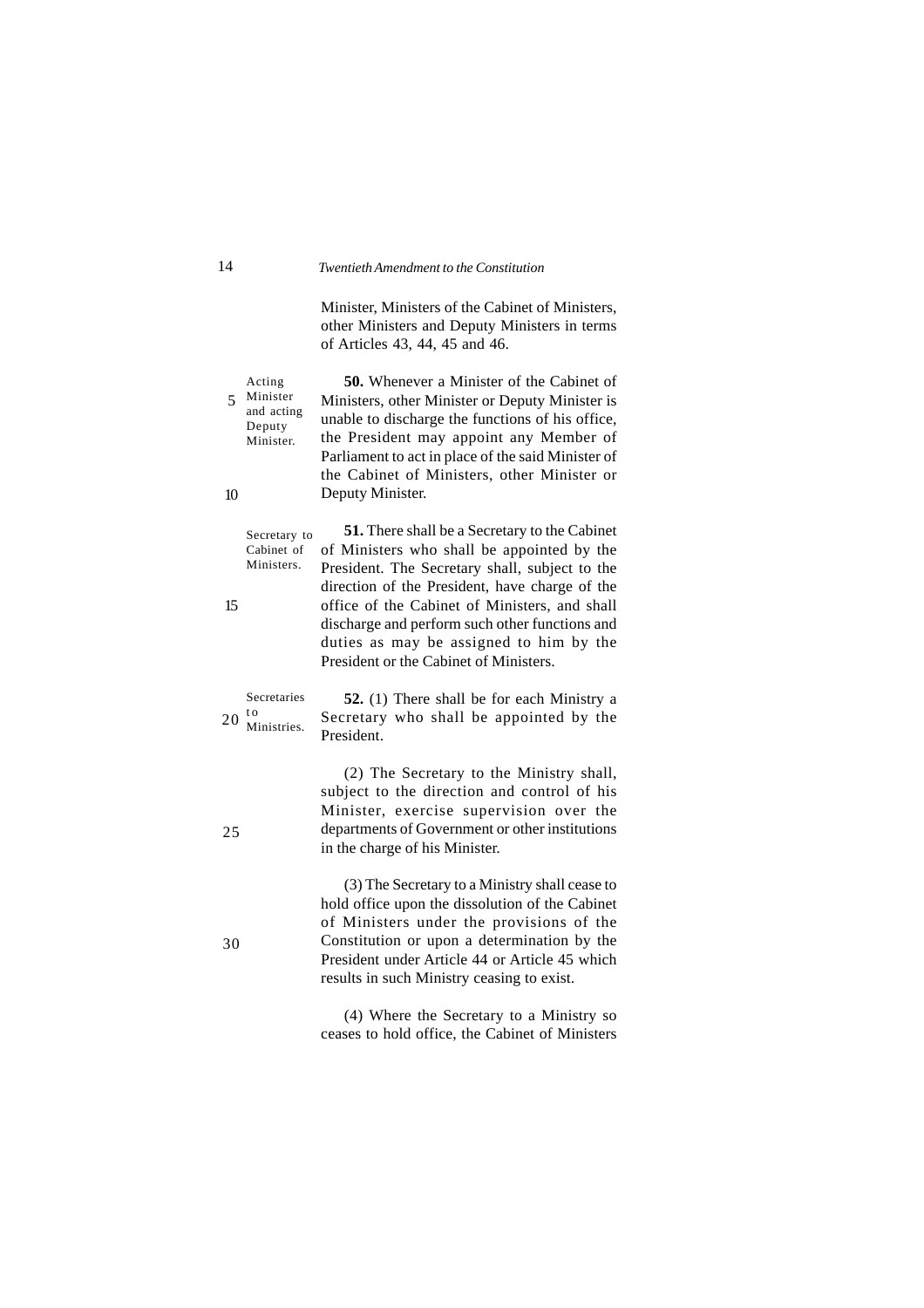may appoint such Secretary to any other post in the Public Service:

Provided that a person who immediately prior to his appointment as Secretary was in the Public or Local Government Service or in the service of any public corporation shall be deemed to have been temporarily released from such service and shall be entitled to revert to such service without loss of seniority upon his so ceasing to hold office as Secretary. (5) The proviso to paragraph (4) of this Article shall, *mutatis mutandis*, apply to a Secretary to a Ministry upon – (*a*) the President terminating his services, otherwise than by dismissal on disciplinary grounds; or (*b*) his resignation, unless disciplinary proceedings are pending or contemplated against him on the date of his resignation. (6) For the purposes of paragraphs (4) and (5) of this Article, any person who has continuously held the office of Secretary to the President, Secretary to a Ministry or any other office in the President's staff or any one or more of such offices shall be deemed to have continuously held the office which such person last held. (7) For the purposes of this Article – (*a*) the Office of the Secretary-General of Parliament, the Office of the Parliamentary Commissioner for Administration (Ombudsman), the 5 10 15 30

> Public Service Commission, the Election Commission, the National

25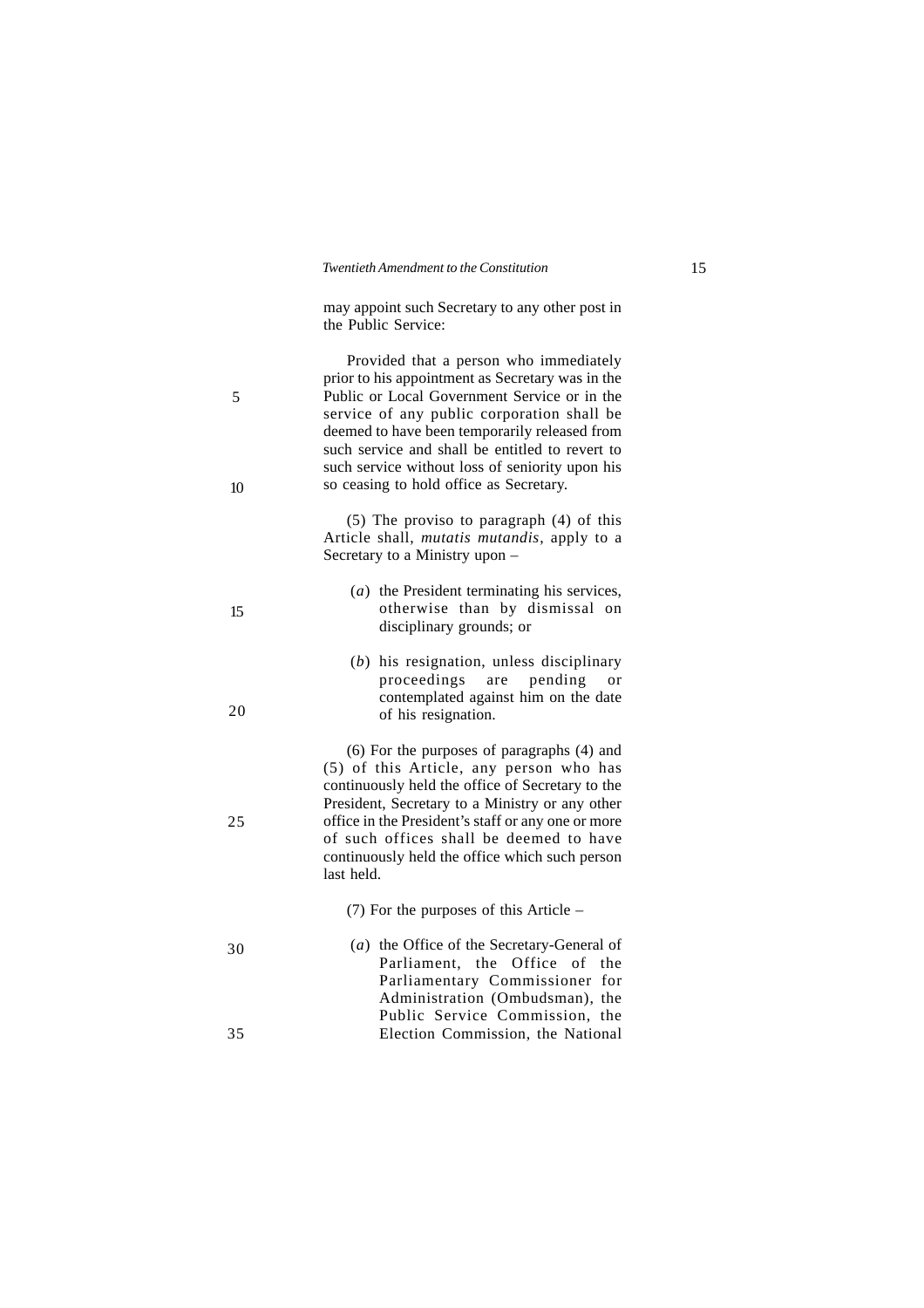Police Commission and the Office of the Secretary to the Cabinet of Ministers; and

(*b*) the National Audit Office,

shall be deemed not to be departments of Government. 5

**53.** A person appointed to any office referred to in this Chapter shall not enter upon the duties of his office until such person takes and subscribes the oath or makes and subscribes the affirmation set out in the Fourth Schedule.". Official oath or affirmation. 10

**8.** Article 54 of the Constitution is hereby amended Amendment as follows:-

of Article 54 of the Constitution

- (1) by the repeal of paragraph (1) of that Article, and the substitution therefor of the following paragraph:-
	- "(1) There shall be a Public Service Commission (in this Chapter referred to as the "Commission") which shall consist of not more than nine members appointed by the President of whom, not less than three members shall be persons who have had over fifteen years experience as public officers. The President shall appoint one of such members as its Chairman.";
		- (2) by the substitution, in paragraph (4) of that Article, for the words "by the President with the approval of the Constitutional Council or is convicted", of the words "by the President or is convicted";
	- (3) by the substitution, in paragraph (7) of that Article,for the words "such period, on the

15

- 
- 
- 

20

25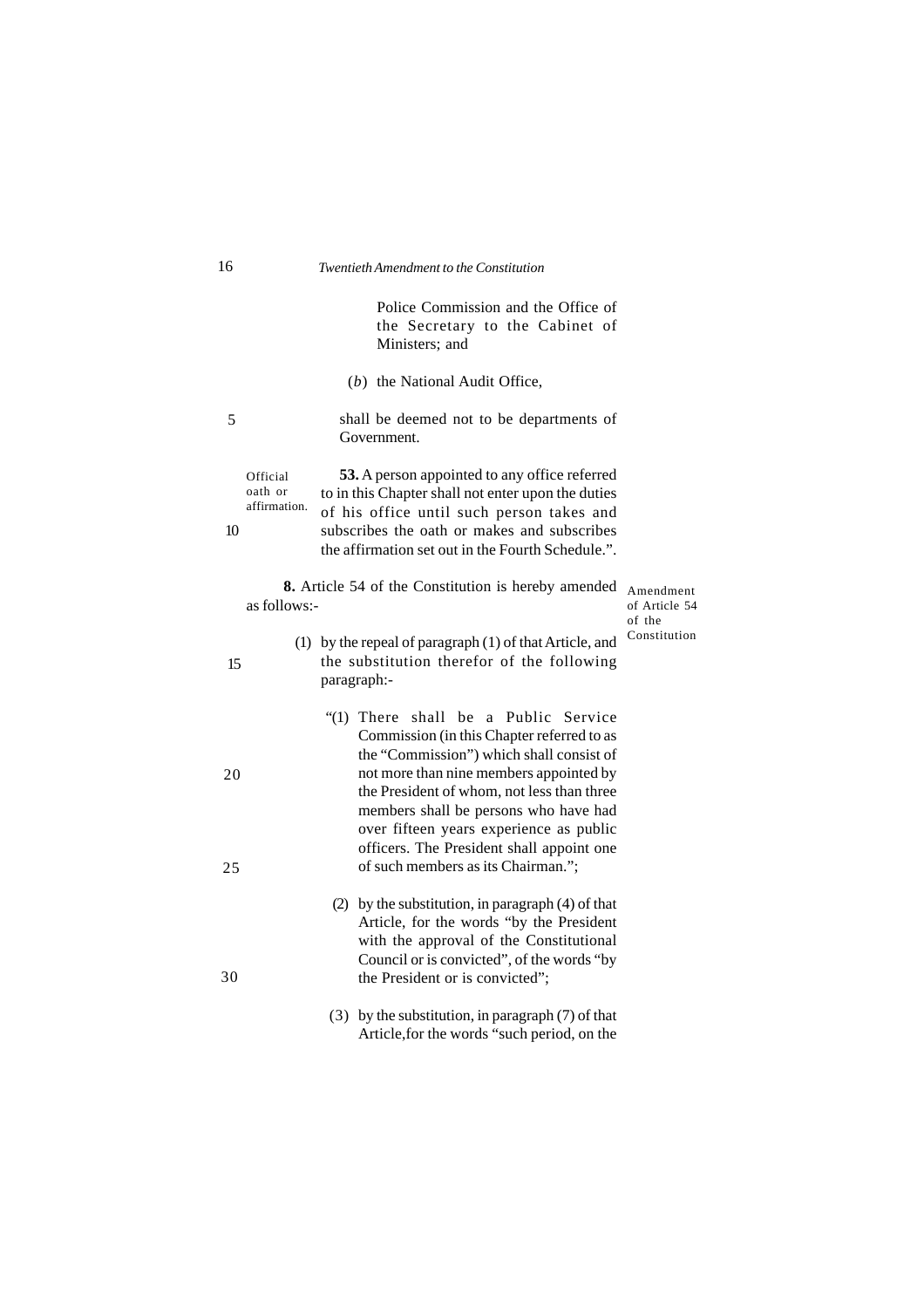recommendation of the Constitutional Council, appoint", of the words "such period, appoint".

**9.** Article 56 of the Constitution is hereby amended Amendment 5 in paragraph (1) of that Article, by the substitution for the of Article 56 of words "as are specified by the Commission", of the words "as are specified by the Cabinet of Ministers". the Constitution

**10.** Article 57 of the Constitution is hereby amended Amendment in paragraph (1) of that Article, by the substitution for the words "as are specified by the Commission", of the words 10 "as are specified by the Cabinet of Ministers".

11. Article 61A of the Constitution is hereby amended Amendment by the substitution for the words and figures "Subject to the of Article 61A provisions of Article 59 and Article 126,", of the words and 15 figures "Subject to the provisions of paragraphs  $(1)$ ,  $(2)$ ,  $(3)$ , (4), and (5) of Article 126,". of the Constitution

12. Articles 61E and 61F of the Constitution are Replacement hereby repealed and the following Articles are substituted of Articles 61E therefor:-

and 61F of the **Constitution** 

of Article 57 of

the Constitution

**61E.** The President shall appoint – 20"Appointments by the President.

- (*a*) the Heads of the Army, the Navy and the Air Force; and
- (*b*) the Attorney General.

Interpretation.

25

**61F.** For the purposes of this Chapter, "public officer" does not include a member of the Army, Navy, or Air Force, an officer of the Election Commission appointed by such Commission or a scheduled public officer appointed by the Judicial Service Commission.".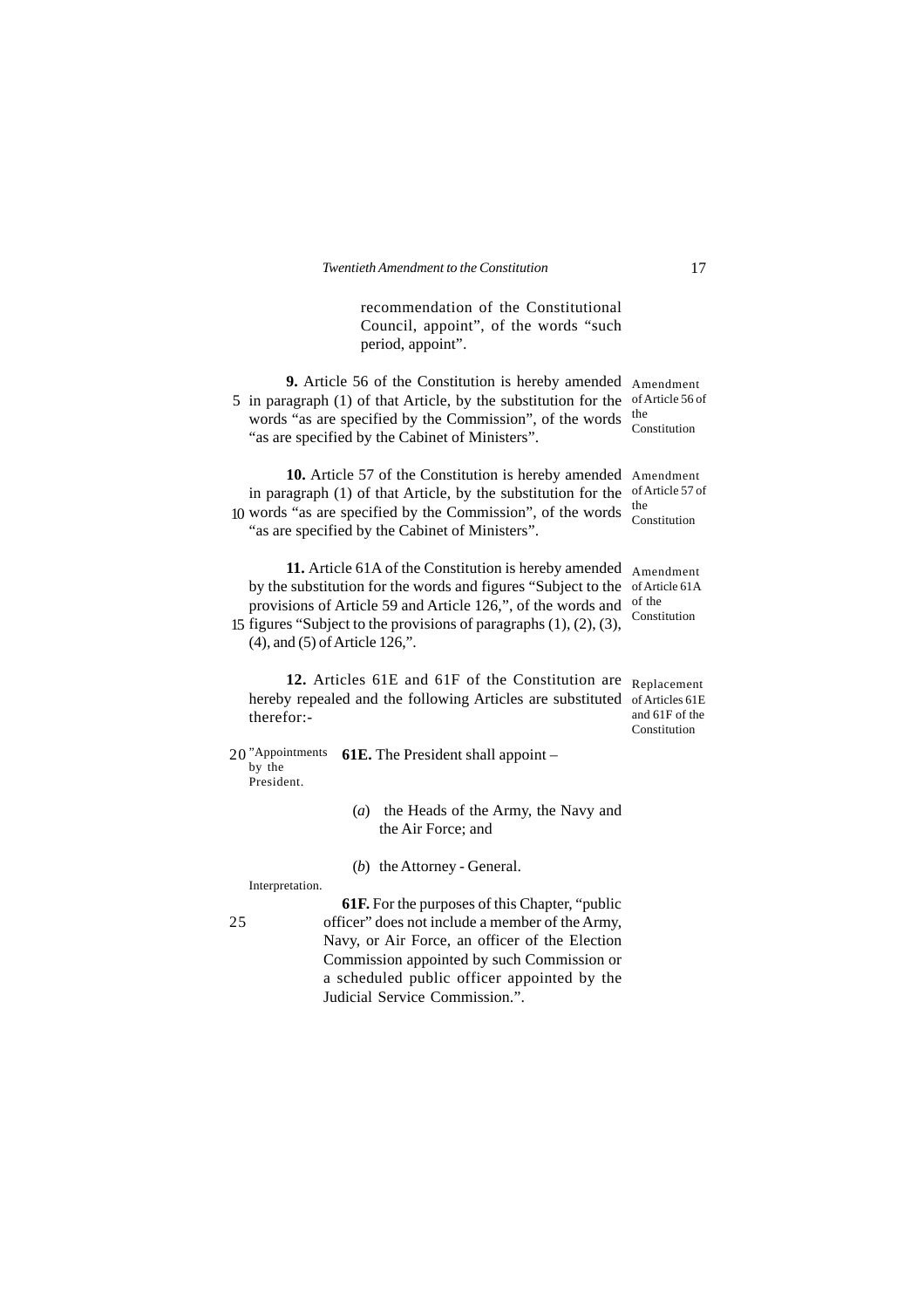13. Article 65 of the Constitution is hereby amended Amendment as follows: of Article 65 of the

Constitution

(1) by the repeal of paragraph (1) of that Article, and the substitution therefor, of the following paragraph:-

> "(1) There shall be a Secretary-General of Parliament who shall be appointed by the President and who shall hold office during good behaviour.";

(2) by the repeal of paragraph (6) of that Article, and the substitution therefor of the following paragraph:- 10

> "(6) Whenever the Secretary-General is unable to discharge the functions of his office, the President may appoint a person to act in the place of the Secretary-General.".

14. Article 70 of the Constitution is hereby amended Amendment by the repeal of paragraph (1) of that Article, and the of Article 70 substitution therefor of the following paragraph: of the

Constitution

20

25

30

15

"(1) The President may, from time to time, by Proclamation summon, prorogue and dissolve Parliament:

Provided that –

(*a*) subject to the provisions of sub-paragraph (d), when a General Election has been held consequent upon a dissolution of Parliament by the President, the President shall not thereafter dissolve Parliament until the expiration of a period of one year from the date of such General Election, unless Parliament by resolution requests the president to dissolve Parliament;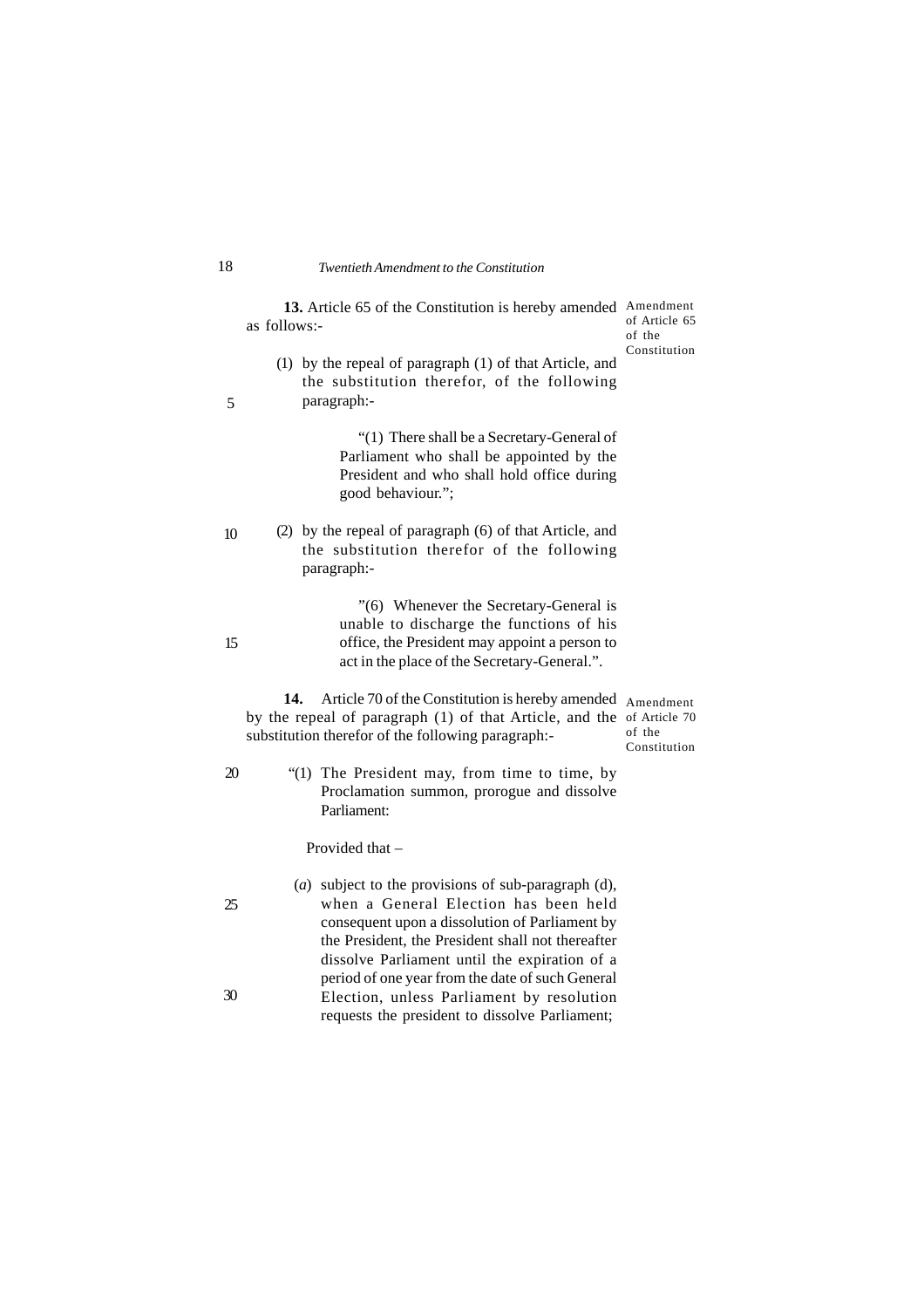| (b) the President shall not dissolve Parliament on |
|----------------------------------------------------|
| the rejection of the Statement of Government       |
| Policy at the commencement of the first session    |
| of Parliament after a General Election:            |

(*c*) subject to the provisions of sub-paragraph (d), the President shall not dissolve Parliament after the Speaker has entertained a resolution complying with the requirements of subparagraphs (a) and (b) of paragraph (2) of Article 38, unless –

- (i) such resolution is not passed as required by sub-paragraph (c) of paragraph (2) of Article 38;
- (ii) the Supreme Court determines and reports that the President has not become permanently incapable of discharging the functions of his office or that the President has not been guilty of any of the other allegations contained in such resolution;
- (iii) the consequent resolution for the removal of the President is not passed as required by sub-paragraph (e) of paragraph (2) of Article 38; or
	- (iv) Parliament by resolution requests the President to dissolve Parliament;
- (*d*) where the President has not dissolved Parliament consequent upon the rejection by Parliament of the Appropriation Bill, the President shall dissolve Parliament if Parliament rejects the next Appropriation Bill.".

20

15

5

10

25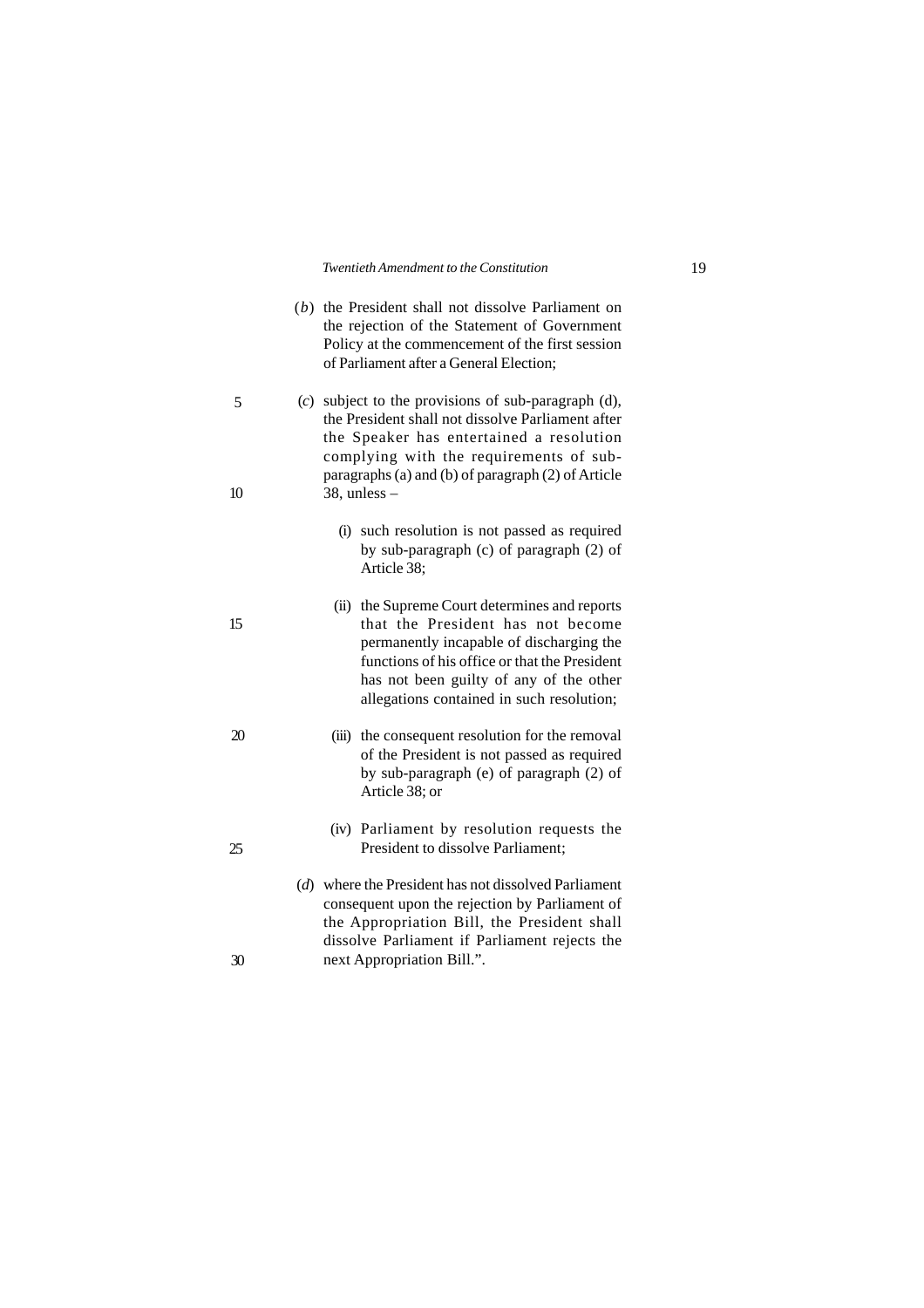|    | 15. Article 78 of the Constitution is hereby amended<br>as follows-                                                                                                                                                    | Amendment<br>of Article 78<br>of the                 |
|----|------------------------------------------------------------------------------------------------------------------------------------------------------------------------------------------------------------------------|------------------------------------------------------|
|    | (1) by the repeal of paragraph (1) thereof, and the<br>substitution therefor of the following paragraph-                                                                                                               | Constitution                                         |
| 5  | "(1) Every Bill shall be published in the<br>Gazette at least seven days before it is placed<br>on the Order Paper of Parliament."; and                                                                                |                                                      |
|    | (2) by the insertion, immediately after paragraph<br>(2) of that Article, of the following paragraph-                                                                                                                  |                                                      |
| 10 | "(3) Any amendment proposed to a Bill<br>in Parliament shall not deviate from the<br>merits and principles of such Bill.".                                                                                             |                                                      |
|    | 16. Article 85 of the Constitution is hereby amended<br>by the insertion, immediately after paragraph (1) of that Article,<br>15 of the following paragraph:-                                                          | Amendment<br>of Article 85<br>of the<br>Constitution |
|    | "(2) The President may in his discretion submit<br>to the People by Referendum any Bill (not being a<br>Bill for the repeal or amendment of any provision of<br>the Constitution, or for the addition of any provision |                                                      |
| 20 | to the Constitution, or for the repeal and replacement<br>of the Constitution, or which is inconsistent with<br>any provision of the Constitution), which has been<br>rejected by Parliament.".                        |                                                      |

17. Article 91 of the Constitution is hereby amended Amendment in sub-paragraph (d) of paragraph (1) of that Article, as  $\frac{1}{2}$  of Article 91 follows:- 25 in sub-paragraph (d) of paragraph (1) of that Article, as  $\frac{d}{dt}$  of the Constitution

- (1) by the repeal of items (v), (va) and (vc) of that sub-paragraph and the substitution therefor of the following items:-
	- "(v) the Commissioner-General of Elections,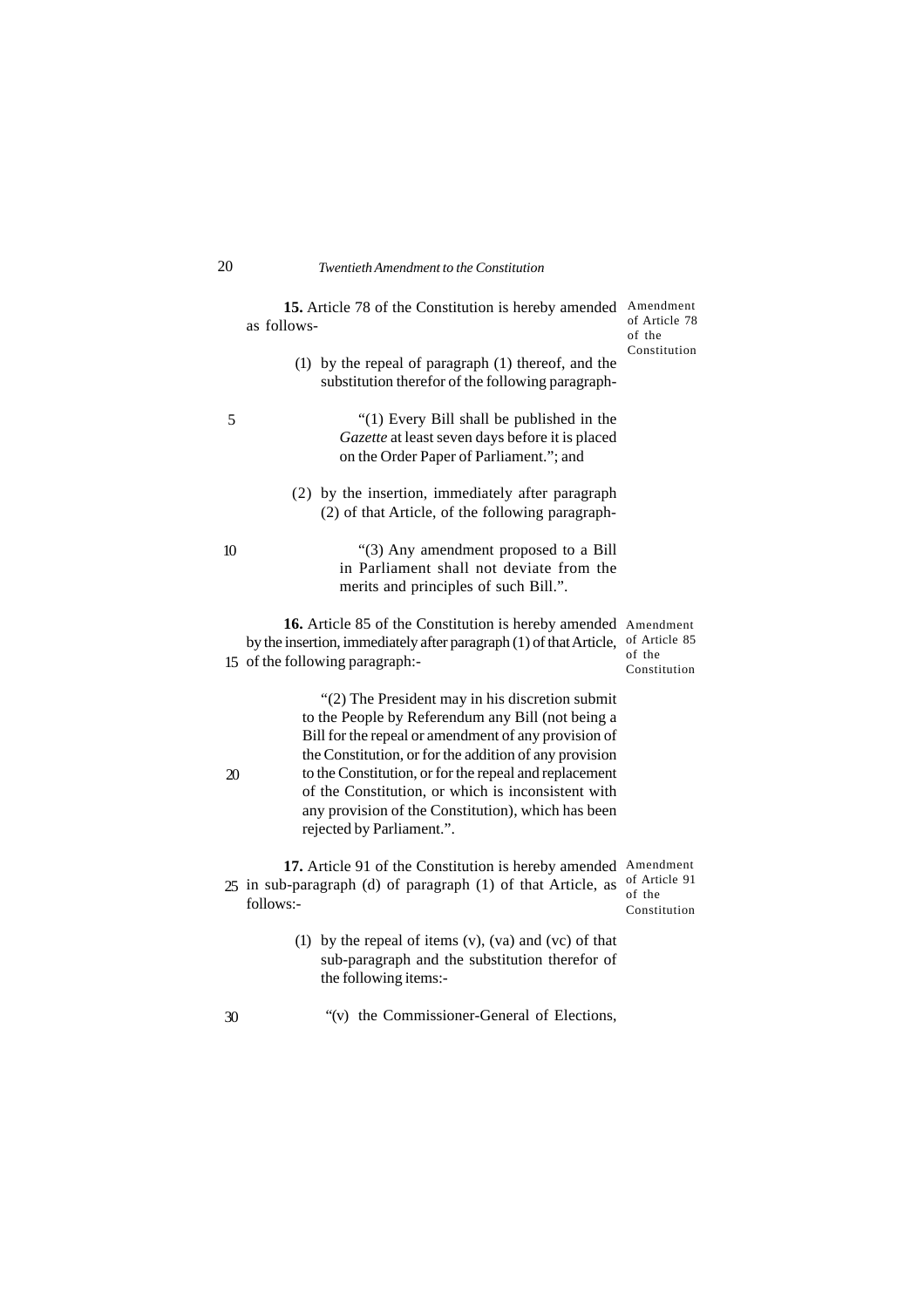(va) a member of the Election Commission,

- (vb) a member of the National Police Commission,";
- (2) by the substitution in item (vii) of that subparagraph, for the words "a public officer or a member of the Sri Lanka State Audit Service holding any office", of the words "a public officer holding any office";
- (3) by the substitution in item (viii) of that subparagraph, for the words "a public officer or a member of the Sri Lanka State Audit Service holding any office", of the words "a public officer holding any office"; and
- (4) by the repeal of item (xiii) of that sub-paragraph.
- 18. Article 92 of the Constitution is hereby amended, Amendment by the substitution in paragraph (a) of that Article, for the of Article 92 words "thirty five", of the word "thirty". 15

of the Constitution

19. Article 103 of the Constitution is hereby amended Amendment as follows:-

of Article 103 of the Constitution

20

25

30

(1) by the repeal of paragraph (1) of that Article, and the substitution therefor of the following paragraph:-

> "(1) There shall be an Election Commission (in this Chapter referred to as the "Commission") consisting of three members appointed by the President from amongst persons who have distinguished themselves in any profession or in the fields of administration or education. The President shall appoint one member as its Chairman.";

10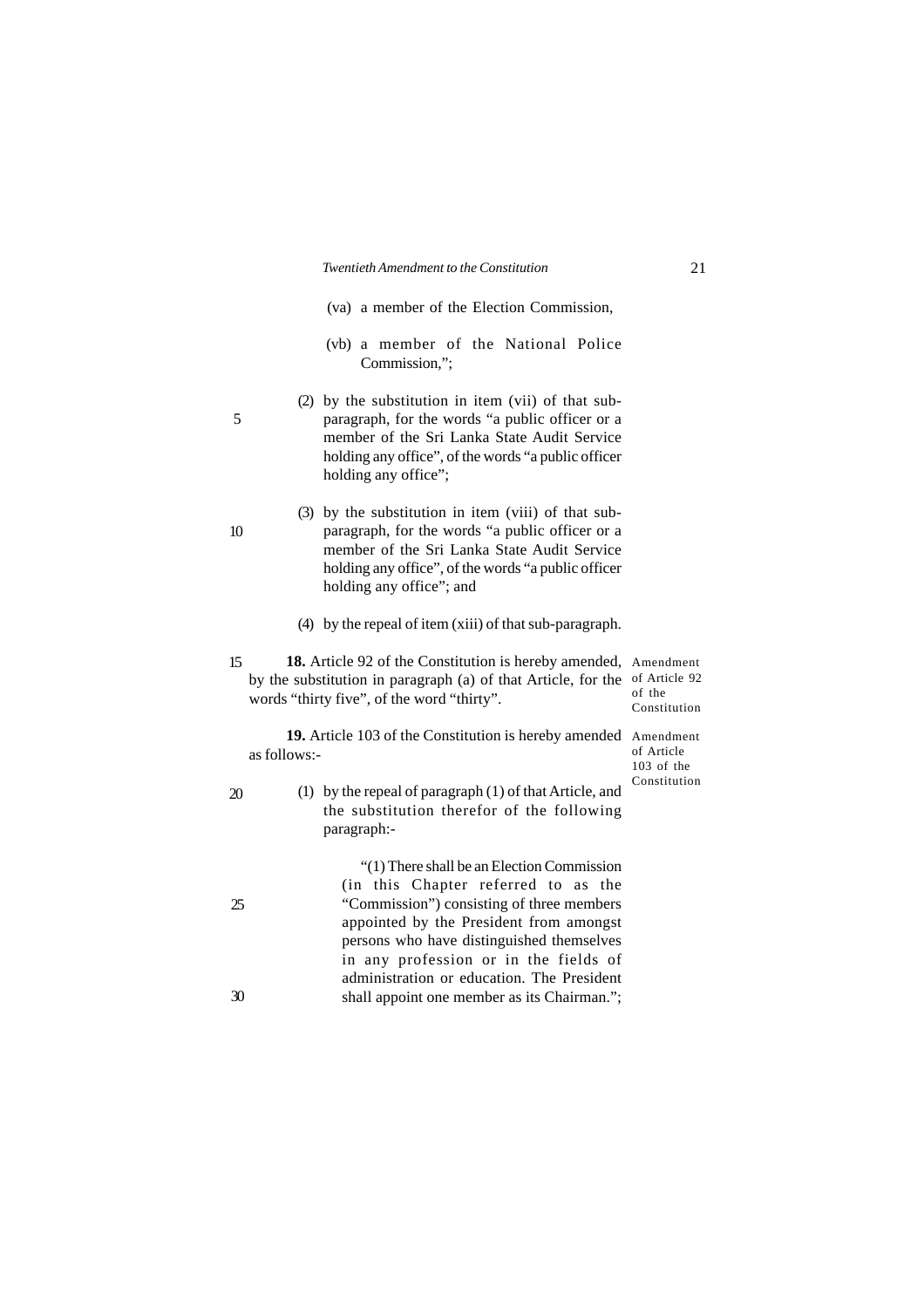#### 22 *Twentieth Amendment to the Constitution*

(2) by the repeal of paragraph (7) of that Article, and the substitution therefor of the following paragraph:-

> "(7) The President may grant a member leave from the performance of his duties relating to the Commission for a period not exceeding two months and may appoint a person qualified to be a member of the Commission to be a temporary member for the period of such leave.".

**20.** Article 104B of the Constitution is hereby Amendment amended as follows-

of Article 104B of the Constitution

- (1) by the substitution, in sub-paragraph (i) of paragraph (4)(a) of that Article, for the words "the election or any candidate of any political party", of the words "the election of any candidate or any political party";
- (2) by the insertion, immediately after paragraph (4) of that Article of the following paragraph:-

"(4a) For the avoidance of doubt it is stated that any guideline issued by the Commission during the period commencing on the date of the making of an Order for the holding of an election or the date of the making of a Proclamation requiring the conduct of the Referendum, as the case may be, shall –

- (*a*) be limited to matters which are directly connected with the holding of the respective election or the conduct of the respective Referendum, as the case may be; and
- (*b*) not be connected directly with any matter relating to the public service or any matter

10

5

15

20

25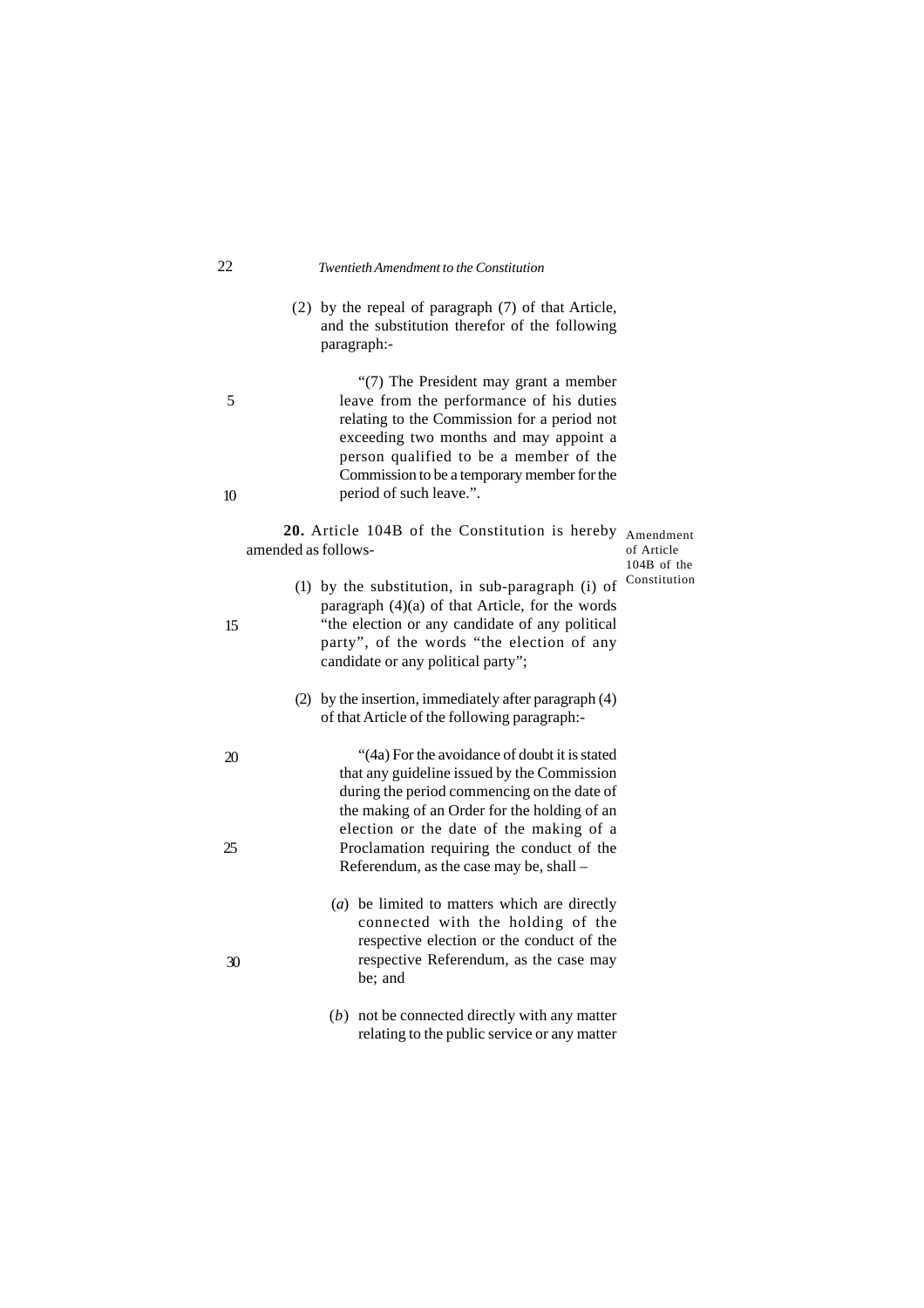within the ambit of administration of the Public Service Commission or the Judicial Service Commission, as the case may be, appointed under the Constitution.";

(3) by the repeal of paragraph (5)(b) of that Article and substitution therefor of the following paragraph-

> "(*b*) It shall be the duty of any broadcasting or telecasting operator or any proprietor or publisher of a newspaper, as the case may be, to take all necessary steps to ensure compliance with any guidelines as are issued to them under paragraph (*a*).".

**21.** Article 104E of the Constitution is hereby Amendment amended by the repeal of paragraph (1) of that Article and of Article the substitution therefor of the following paragraph:- 104E of the Constitution 15

> "(1) There shall be a Commissioner-General of Elections who shall be appointed by the Commission on such terms and conditions as shall be determined by the Commission.".

**22.** Article 104GG of the Constitution is hereby Repeal of repealed.

Article 104GG of the Constitution

23. Article 107 of the Constitution is hereby amended Amendment 25 by the repeal of paragraph (1) of that Article and the  $\frac{1}{2}$  of Article substitution therefor of the following paragraph:- Constitution

> "(1) The Chief Justice, the President of the Court of Appeal and every other Judge of the Supreme Court and the Court of Appeal shall be appointed by the President by Warrant under his hand.".

107 of the

5

10

 $\mathfrak{D}$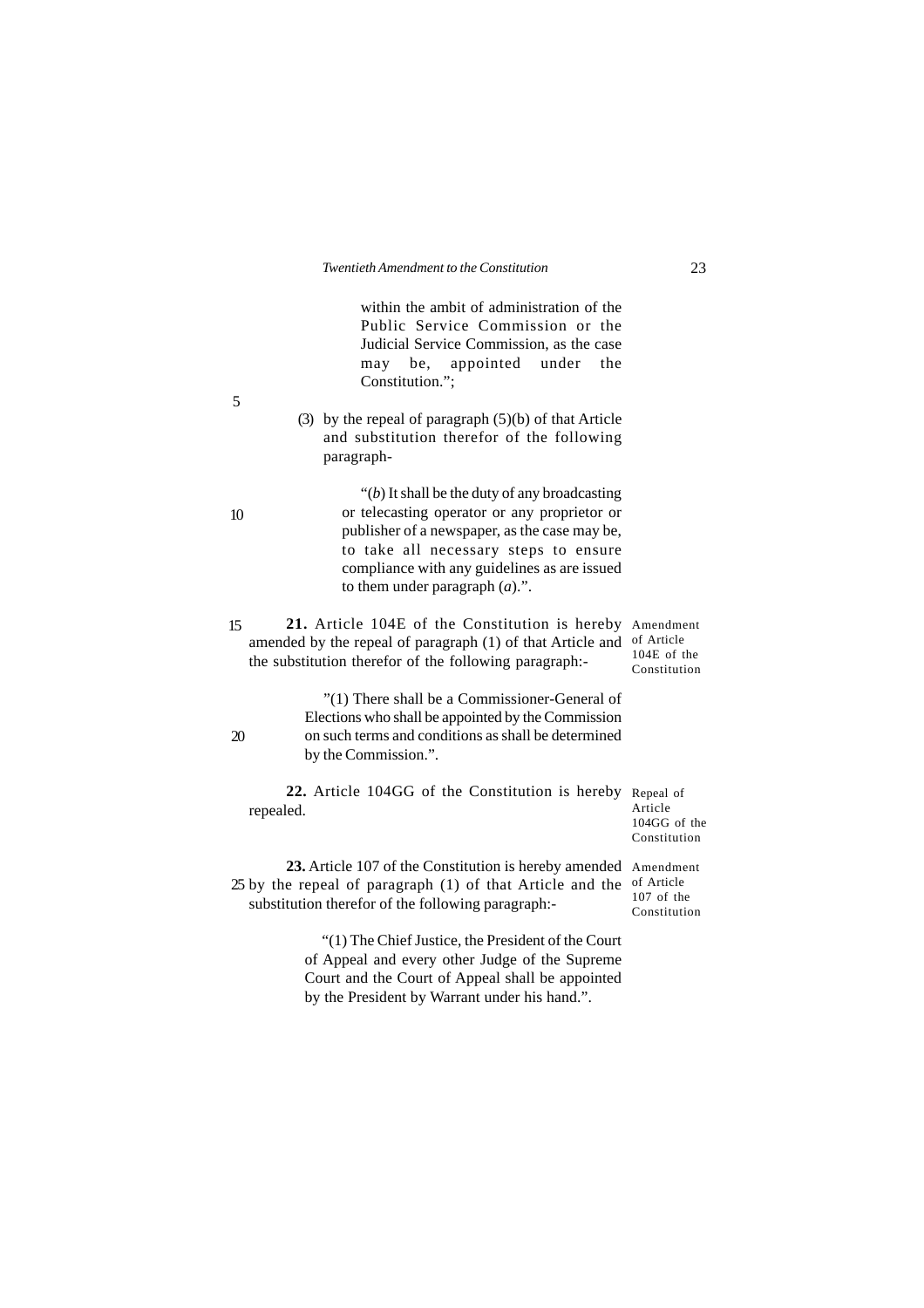24. Article 109 of the Constitution is hereby repealed Replacement and the following Article substituted therefor:-

of Article 109 of the Constitution

|    | "Acting       | 109. (1) If the Chief Justice or the President of   |
|----|---------------|-----------------------------------------------------|
|    | appointments. | the Court of Appeal is temporarily unable to        |
| 5  |               | exercise, perform and discharge the powers,         |
|    |               | duties and functions of his office, by reason of    |
|    |               | illness, absence from Sri Lanka or any other cause  |
|    |               | the President shall appoint another Judge of the    |
|    |               | Supreme Court, or of the Court of Appeal, as the    |
| 10 |               | case may be, to act in the office of Chief Justice, |
|    |               | or the President of the Court of Appeal,            |
|    |               | respectively, during such period.                   |
|    |               |                                                     |

 (2) If any Judge of the Supreme Court or of the Court of Appeal is temporarily unable to exercise, perform and discharge the powers, duties and functions of his office, by reason of illness, absence from Sri Lanka or any other cause, the President may appoint another person to act as a Judge of the Supreme Court or Court of Appeal, as the case may be, during such period.".

**25.** Article 111D of the Constitution is hereby Replacement repealed and the following Article substituted therefor: of Article

111D of the Constitution

"Constitution  $25$  of the Judicial Service

**111D.** (1) There shall be a Judicial Service Commission (in this Chapter referred to as the "Commission") consisting of the Chief Justice Commission. and two other Judges of the Supreme Court appointed by the President.

> (2) The Chief Justice shall be the Chairman of the Commission.".

30

15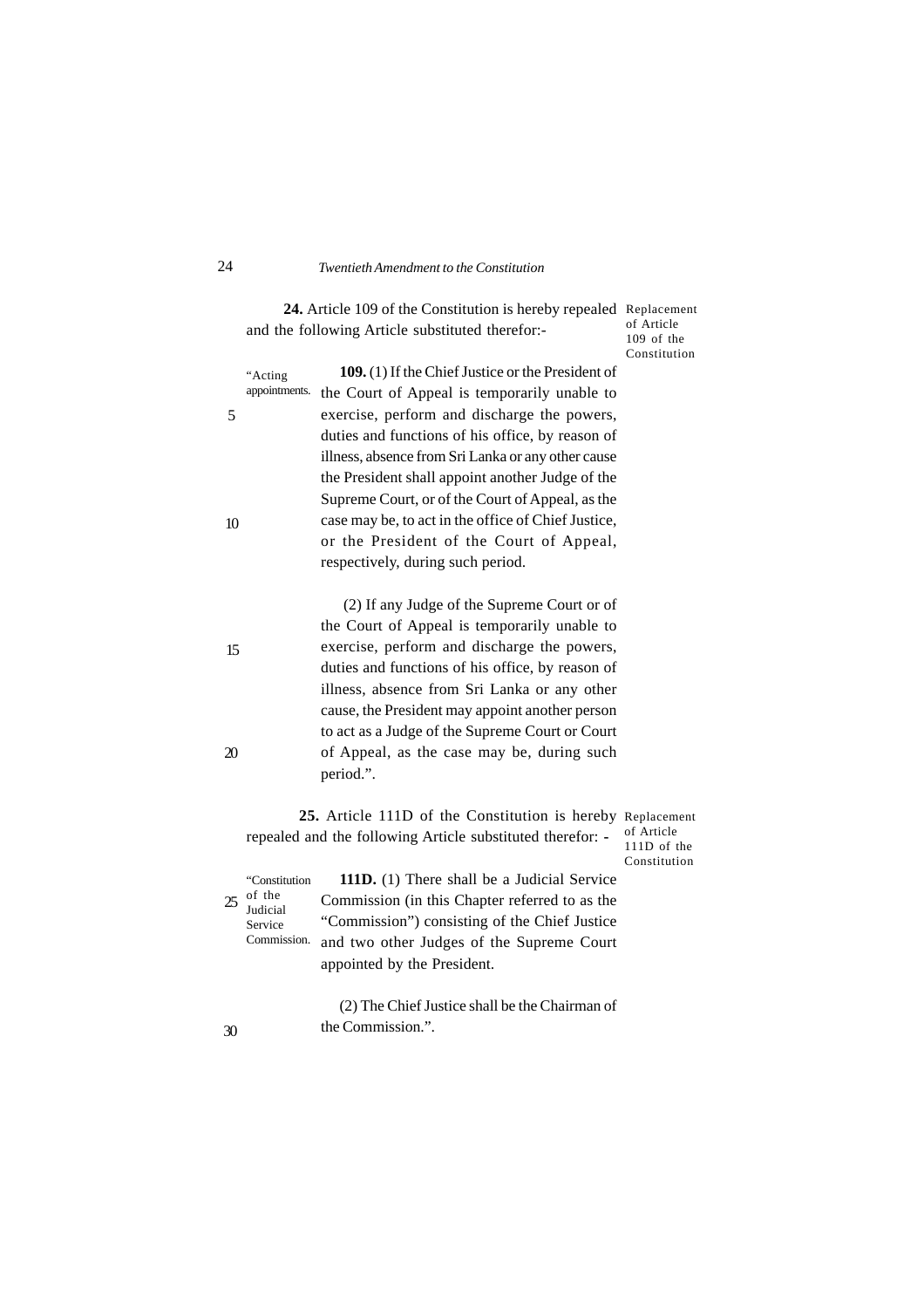**26.** Article111E of the Constitution is hereby amended Amendment by the repeal of paragraphs (5) and (6) of that Article, and the substitution therefor of the following paragraphs: of Article 111E of the Constitution

> "(5) The President may grant to any member of the Commission leave from his duties and may appoint a person qualified to be a member of the Commission to be a temporary member for the period of such leave.

> (6) The President may, for cause assigned, remove from office any member of the Commission.".

27. The following new Article is hereby inserted Insertion of immediately after Article 121 and shall have effect as Article new Article 122 of the Constitution:-

 $122$  of the Constitution

- **122.** (1) In the case of a Bill which is, in the view of the Cabinet of Ministers, urgent in the national interest, and bears an endorsement to that effect under the hand of the Secretary to the Cabinet – 15 "Special exercise of constitutional jurisdiction inrespect of urgent Bills
	- (*a*) the provisions of Article 78(1) and of Article 121, shall subject to the provisions of paragraph (2) of this Article, have no application;
	- (*b*) the President shall, by a written reference addressed to the Chief Justice, require the special determination of the Supreme Court as to whether the Bill or any provision thereof is inconsistent with the Constitution. A copy of such reference shall at the same time be delivered to the Speaker;

5

10

20

25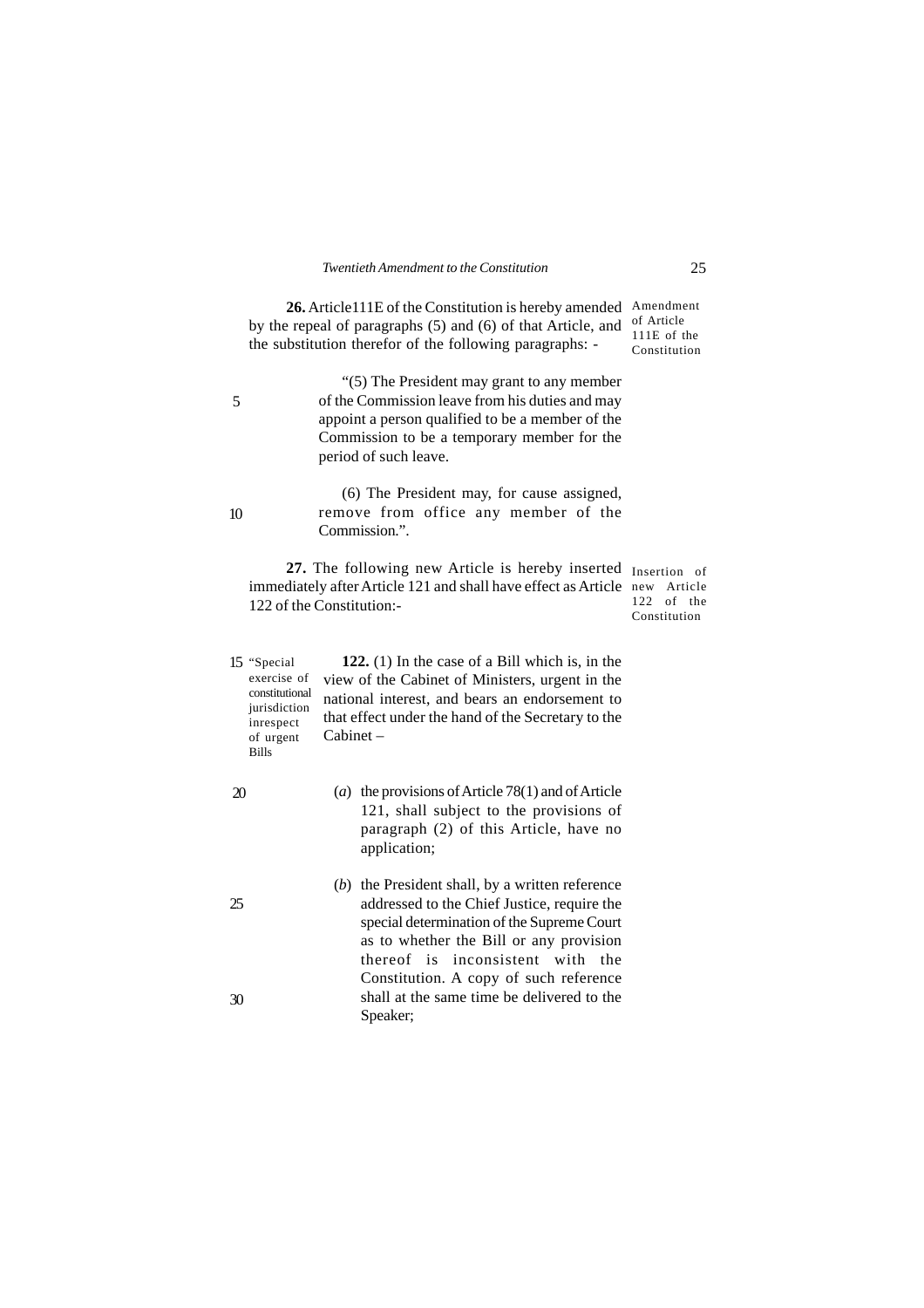#### 26 *Twentieth Amendment to the Constitution*

(*c*) the Supreme Court shall make its determination within twenty-four hours (or such longer period not exceeding three days as the President may specify) of the assembling of the Court and shall communicate its determination only to the President and the Speaker.

### (2) The provisions of paragraph (2) of Article 121 shall, *mutatis mutandis*, apply to such Bill.

(3) The provisions of this Article shall not apply to any Bill for the amendment, repeal and replacement, alteration or addition of any provision of the Constitution or for the repeal and replacement of the Constitution.".

28. Article 123 of the Constitution is hereby amended Amendment by the insertion immediately after paragraph (2) of that of Article Article, of the following new paragraph: - 123 of the Constitution 15

> "(3) In the case of a Bill endorsed as provided in Article 122, if the Supreme Court entertains a doubt whether the Bill or any provision thereof is inconsistent with the Constitution, it shall be deemed to have been determined that the Bill or such provision of the Bill is inconsistent with the Constitution, and the Supreme Court shall comply with the provisions of paragraphs (1) and (2) of this Article.".

**29.** Article 124 of the Constitution is hereby amended Amendment by the substitution for the words and figures "provided in of Article Articles 120 and 121,", of the words and figures "provided in  $\frac{124 \text{ of the}}{Constant}$ Articles 120,121 and 122,". 30Constitution

**30.** Article 134 of the Constitution is hereby amended Amendment in paragraph (1) of that Article, by the substitution for the  $\frac{1}{2}$  of Article figures "121, 125,", of the figures "121, 122,125,". 134 of the Constitution

5

10

20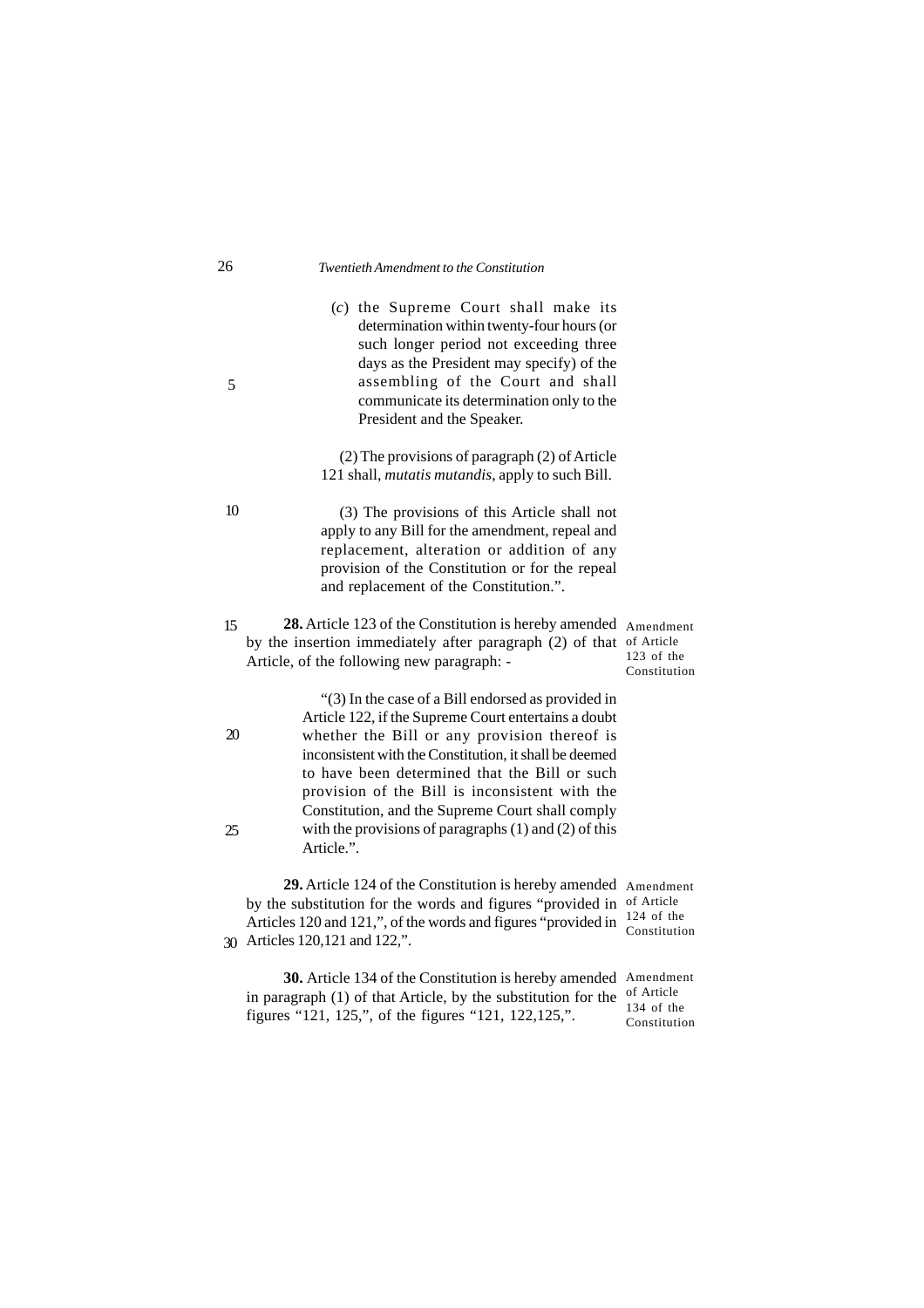|                | 31. Article 153 of the Constitution is hereby amended Amendment<br>as follows: -                                                                                                | of Article 153<br>of the                            |
|----------------|---------------------------------------------------------------------------------------------------------------------------------------------------------------------------------|-----------------------------------------------------|
| 5              | (1) by the repeal of paragraph $(1)$ of that Article, and<br>the substitution therefor of the following<br>paragraph:-                                                          | Constitution                                        |
|                | "(1) There shall be an Auditor-General who<br>shall be appointed by the President and who<br>shall hold office during good behaviour.";                                         |                                                     |
| 10             | (2) by the repeal of paragraph (4) of that Article, and<br>the substitution therefor of the following<br>paragraph: -                                                           |                                                     |
| 15             | "(4) Whenever the Auditor-General is<br>unable to discharge the functions of his office,<br>the President may appoint a person to act in<br>the place of the Auditor-General.". |                                                     |
|                | 32. Article 153A of the Constitution is hereby Repeal of<br>repealed.                                                                                                           | Article 153A<br>of the<br>Constitution              |
|                | 33. Article 153B of the Constitution is hereby Repeal of<br>repealed.                                                                                                           | Article 153B<br>of the<br>Constitution              |
| $\mathfrak{D}$ | 34. Article 153C of the Constitution is hereby<br>repealed.                                                                                                                     | Repeal of<br>Article 153C<br>of the<br>Constitution |
|                | 35. Article 153D of the Constitution is hereby Repeal of<br>repealed.                                                                                                           | Article 153D<br>of the<br>Constitution              |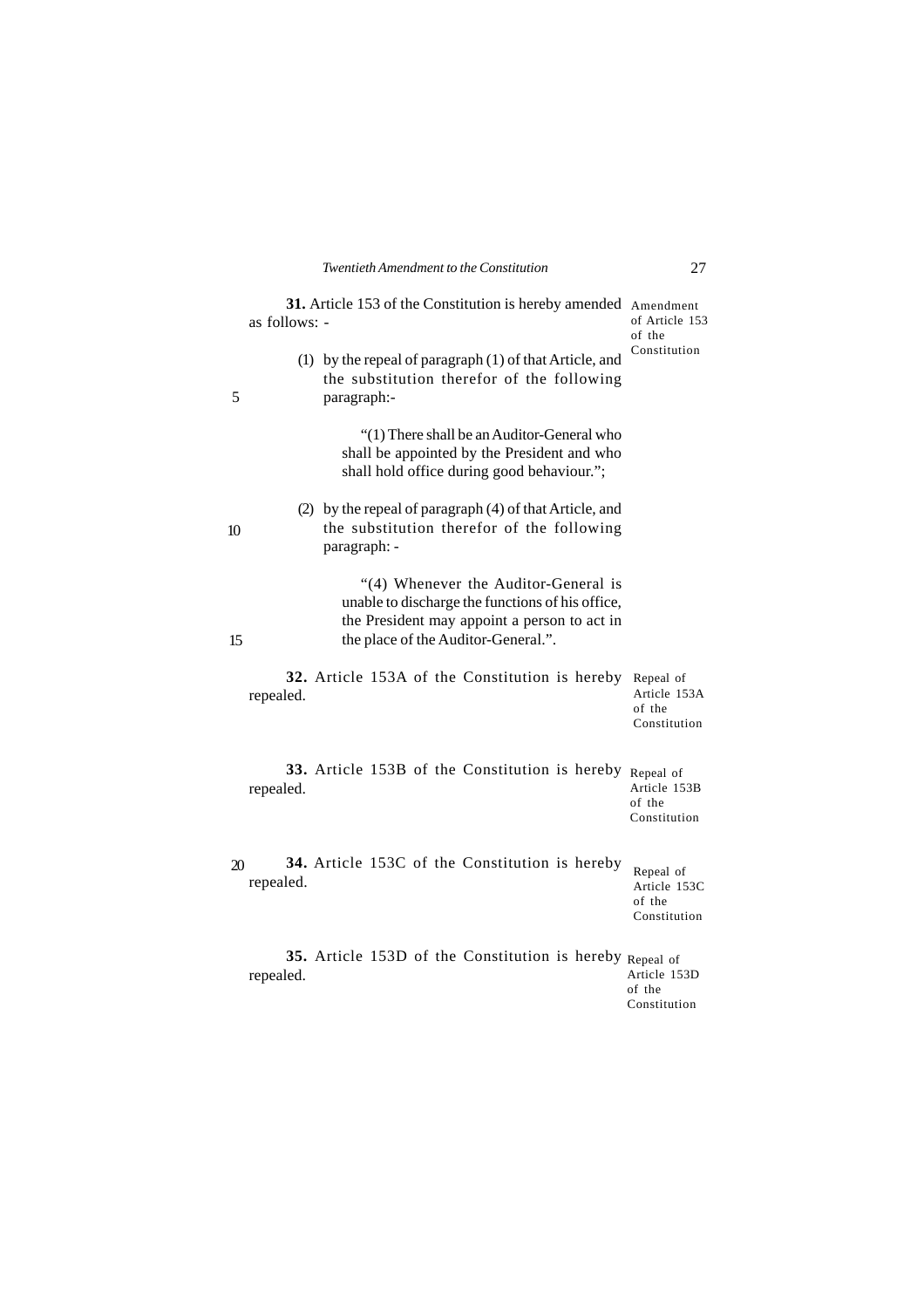|    | 36. Article 153E of the Constitution is hereby Repeal of<br>repealed.                                                                                                                                                             | Article 153E<br>of the<br>Constitution                |
|----|-----------------------------------------------------------------------------------------------------------------------------------------------------------------------------------------------------------------------------------|-------------------------------------------------------|
|    | 37. Article 153F of the Constitution is hereby<br>repealed.                                                                                                                                                                       | Repeal of<br>Article 153F<br>of the<br>Constitution   |
| 5  | <b>38.</b> Article 153G of the Constitution is hereby<br>repealed.                                                                                                                                                                | Repeal of<br>Article<br>153G of the<br>Constitution   |
|    | <b>39.</b> Article 153H of the Constitution is hereby<br>repealed.                                                                                                                                                                | Repeal of<br>Article 153H<br>of the<br>Constitution   |
|    | <b>40.</b> Article 154 of the Constitution is hereby amended<br>$10$ as follows: -                                                                                                                                                | Amendment<br>of Article<br>154 of the<br>Constitution |
|    | by the repeal of paragraph (1) of that Article<br>(1)<br>and the substitution therefor of the<br>following paragraph: -                                                                                                           |                                                       |
| 15 | "(1) The Auditor-General shall audit<br>the accounts of all departments of<br>Government, the Offices of the Cabinet<br>of Ministers, the Judicial Service<br>Commission, the Public Service<br>Commission, the Provincial Public |                                                       |

Service Commissions, the Parliamentary Commissioner for Administration, the Secretary-General of Parliament and the Commissioner of Elections, local authorities, public corporations and business or other undertakings vested in the Government under any written

law.";

20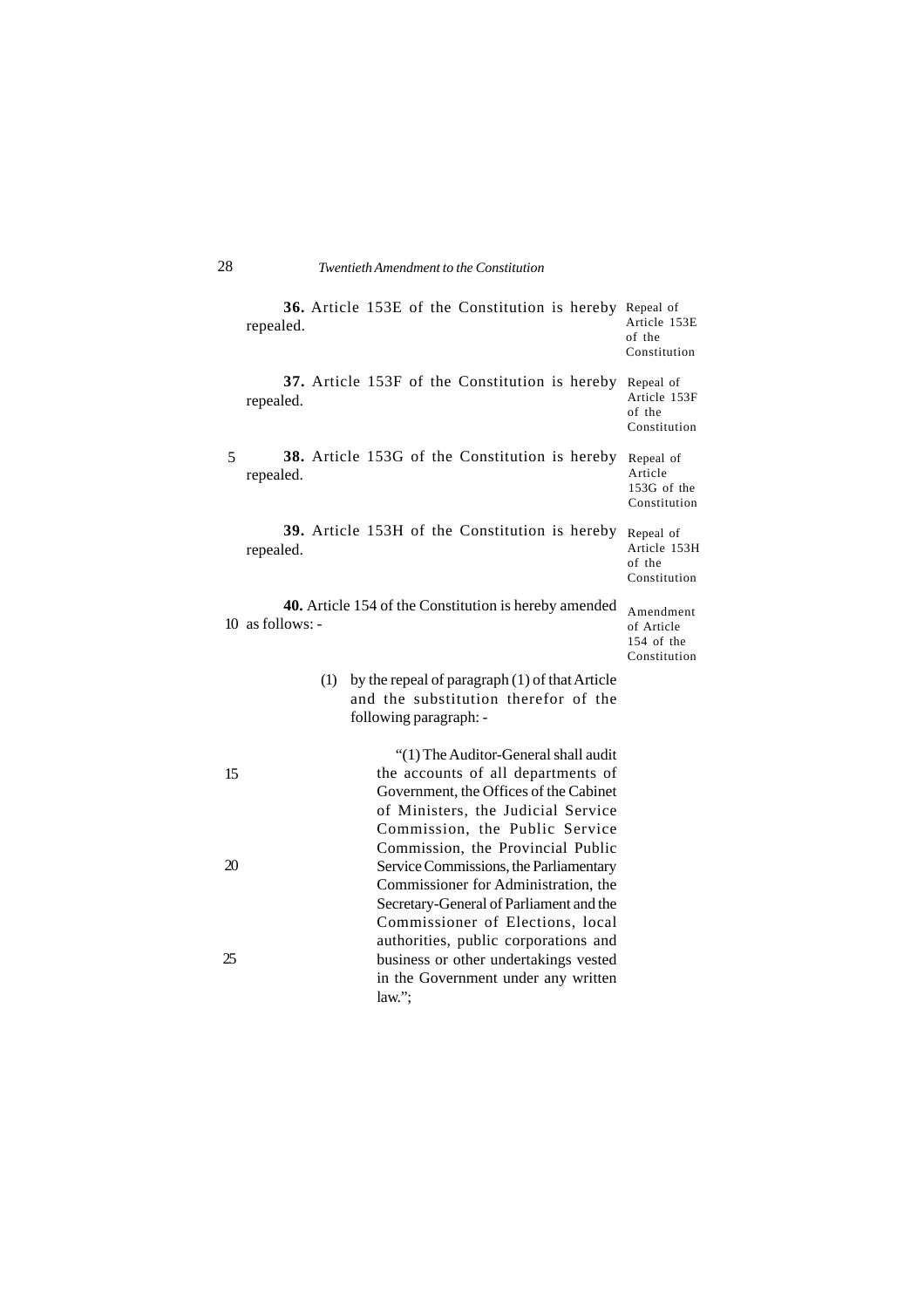- (2) in paragraph (2) of that Article, by the substitution for the words and the figure "such public corporation, business or other undertaking or a company referred to in paragraph (1)", wherever those words and the figure appear in that paragraph, of the words "such public corporation or business or other undertaking";
- (3) in sub-paragraph (b) of paragraph (5) of that Article, by the substitution for the words and the figure "public corporation, business or other undertaking or a company referred to in paragraph (1)" wherever those words and the figure appear in that paragraph, of the words "public corporation, or business or other undertaking"; and
- (4) by the repeal of paragraph (9) of that Article.

**41.** Article 154R of the Constitution is hereby Amendment amended in paragraph  $(1)$  of that Article, by the repeal of  $\sigma$ <sup>of Article</sup> sub-paragraph (c) of that paragraph, and the substitution  $\frac{154R}{\text{Constitution}}$ therefor of the following paragraph: -  $\alpha$  sub-paragraph (c) of that paragraph, and the substitution  $\frac{1540 \text{ N}}{\text{Construction}}$ 

> "(*c*) three other members appointed by the President to represent the three major communities each of whom shall be a person who has distinguished himself, or held high office, in the field of finance, law, administration, business or learning.".

**42.** Article 155A of the Constitution is hereby Amendment amended as follows:-

of Article 155A of the Constitution

(1) by the repeal of paragraph (1) of that Article, and the substitution therefor of the following paragraph: -"

25

30

5

10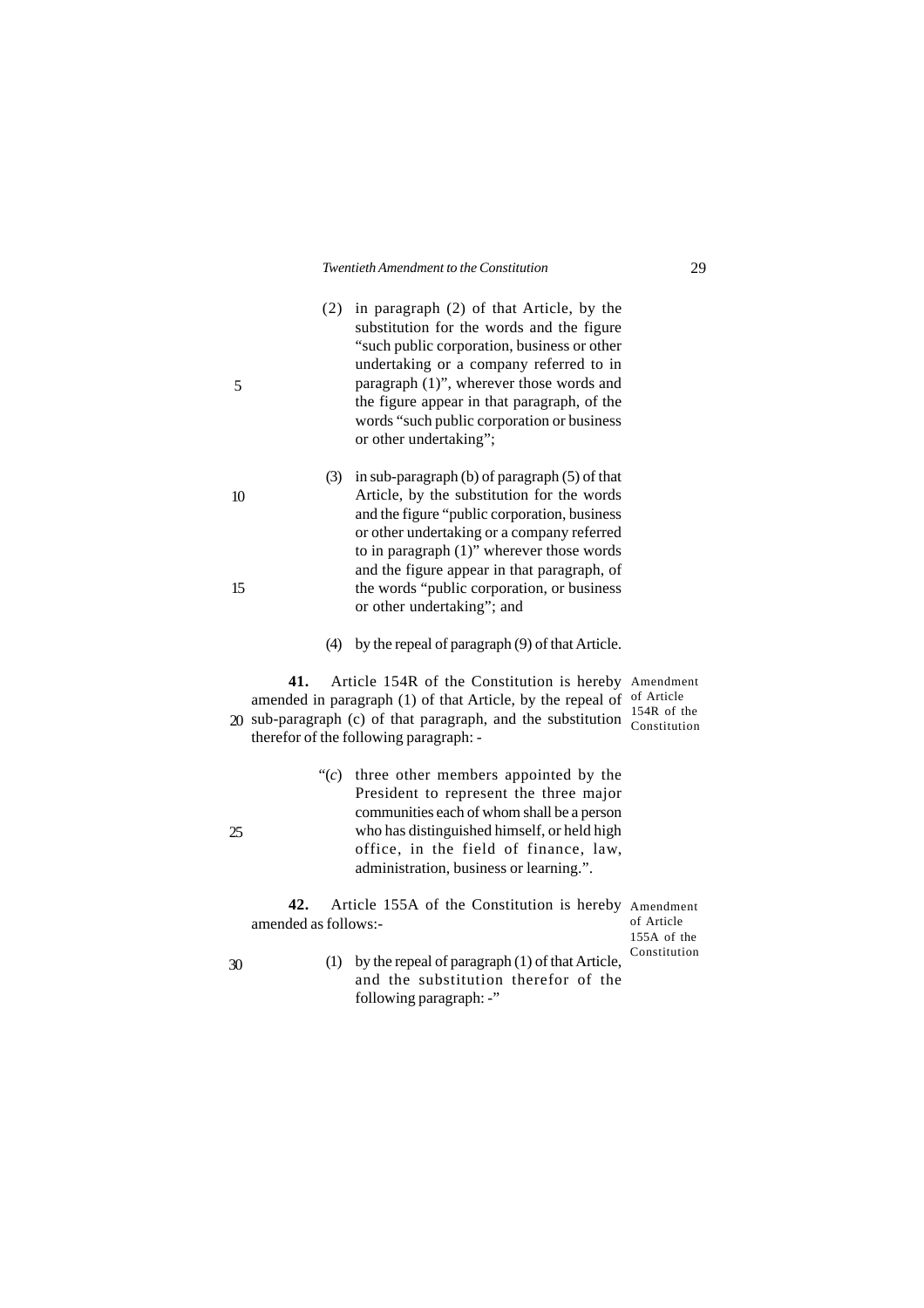(1) There shall be a National Police Commission (in this Chapter referred to as the "Commission") consisting of not more than seven members appointed by the President. The President shall appoint one member as the Chairman."; and

(2) by the repeal of paragraph (4) of that Article, and the substitution therefor of the following paragraph: -

> "(4) Every member of the Commission shall hold office for a period of three years from the date of his appointment, unless he becomes subject to any disqualification under paragraph (2) of this Article, or earlier resigns from his office by writing addressed to the President or is removed from office by the President, or is convicted by a Court of law of any offence involving moral turpitude or if a resolution for the imposition of civic disability upon him has been passed in terms of Article 81 or is deemed to have vacated his office under paragraph (6) of this Article.".

**43.** Article 155B of the Constitution is hereby amended by the repeal of paragraph (5) of that Article.

Amendment of Article 155B of the Constitution

**44.** Article 155C of the Constitution is hereby amended in paragraph (1) of that Article, by the substitution 30for the words and figures "under Article 126 and the powers granted to the Administrative Appeals Tribunal under Article 155L," of the words and figures "under paragraph (1) of Article 126,".

Amendment of Article 155C of the Constitution.

5

10

15

20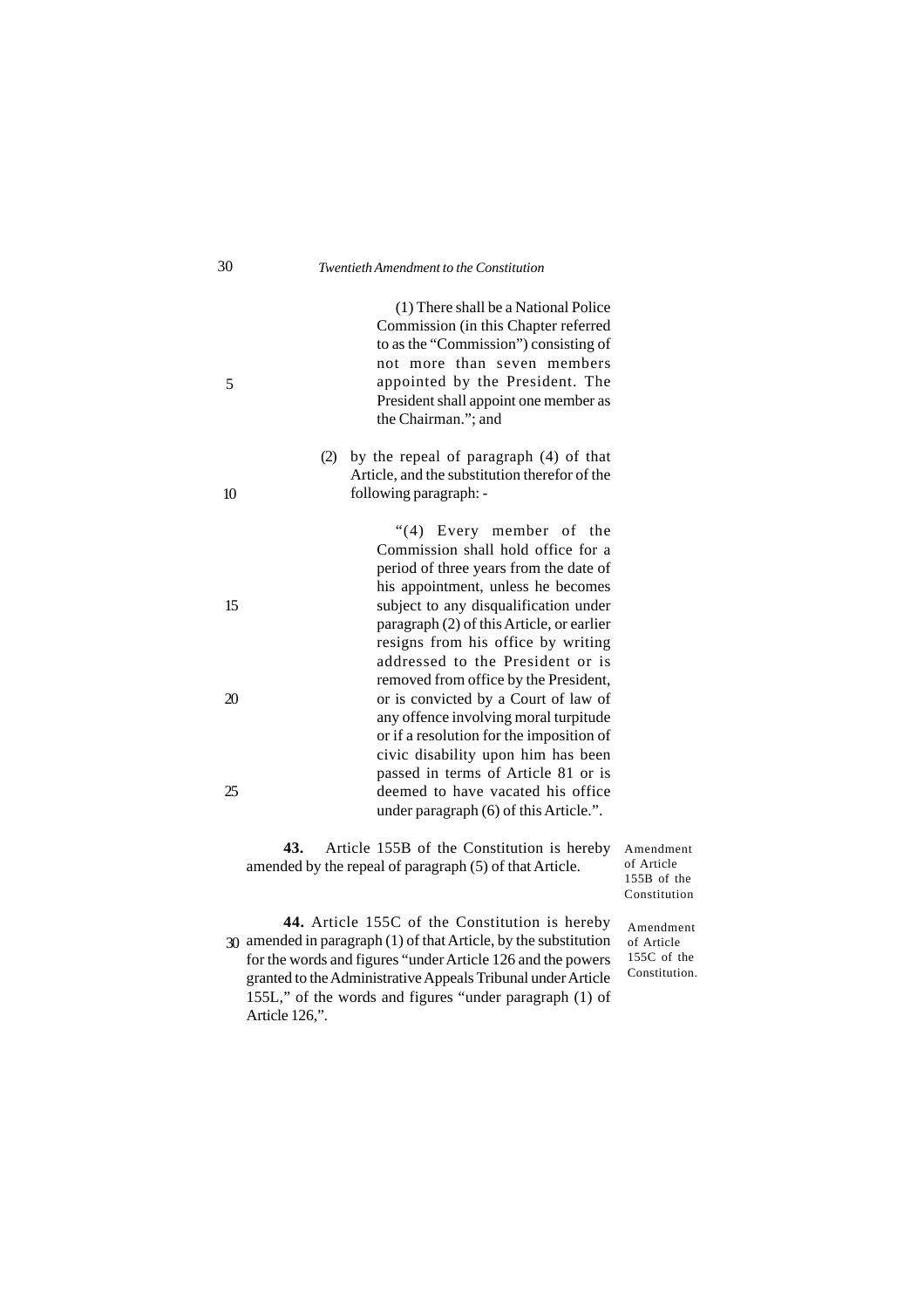**45.** Article 155F of the Constitution is hereby amended in paragraph (1) of that Article, by the substitution for the  $m$  pangraph (1) or that ratice, by the substitution for the  $155F$  of the words "any decision of the Commission or a Committee or  $\frac{155F}{\text{Constitution}}$ any police officer to whom the Commission has delegated any power under this Chapter or to so influence any member 5 of the Commission or a Committee or any police officer to whom any power has been delegated shall be guilty", of the words "any decision of the Commission or a Committee, or to so influence any member of the Commission or a Committee shall be guilty". 10 Amendment of Article<br>155F of the Constitution

**46.** The following new Article is hereby inserted Insertion of immediately after Article 155F and shall have effect as Article new Article 155FF of the Constitution: **-**

155FF of the Constitution

**155FF.** The Commission shall be empowered to entertain and investigate complaints from members of the public or any aggrieved person against a police officer or the police force, and shall provide redress in accordance with the provisions of any law enacted by Parliament. For this purpose the Commission may make rules to establish procedures for entertaining and investigating complaints from members of the public or any aggrieved person.". "Powers of  $15$  the Commission 20

| 25 | repealed. |  | 47. Article 155G of the Constitution is hereby |  | Repeal of<br>Article 155G<br>of the<br>Constitution |
|----|-----------|--|------------------------------------------------|--|-----------------------------------------------------|
|    | repealed. |  | 48. Article 155H of the Constitution is hereby |  | Repeal of<br>Article<br>155H of the<br>Constitution |
|    | repealed. |  | 49. Article 155J of the Constitution is hereby |  | Repeal of<br>Article 155J<br>of the<br>Constitution |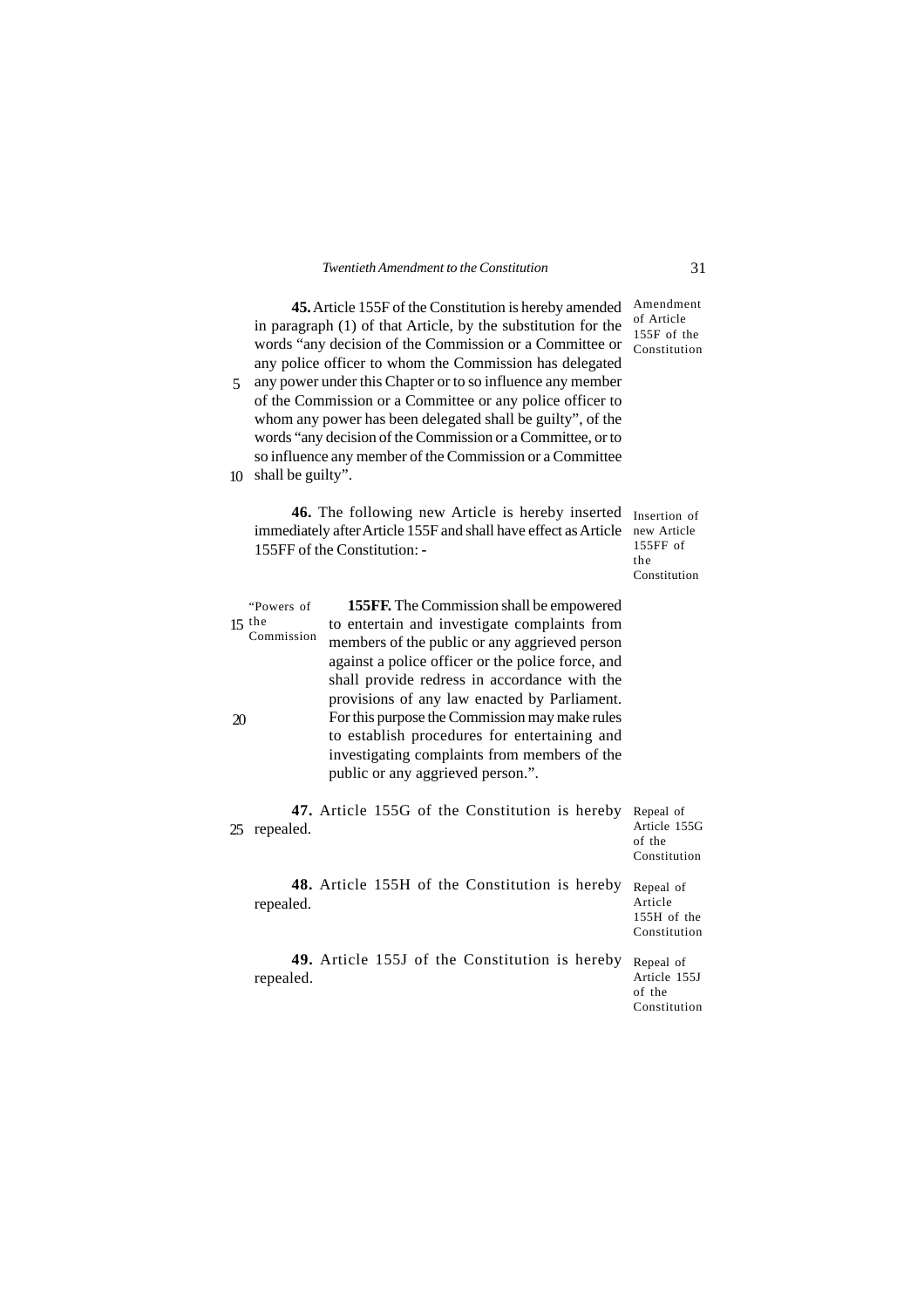| repealed.                                                | 50. Article 155K of the Constitution is hereby                                                                                                                                                                                                                                                    | Repeal of<br>Article 155K<br>of the<br>Constitution      |
|----------------------------------------------------------|---------------------------------------------------------------------------------------------------------------------------------------------------------------------------------------------------------------------------------------------------------------------------------------------------|----------------------------------------------------------|
| repealed.                                                | 51. Article 155L of the Constitution is hereby                                                                                                                                                                                                                                                    | Repeal of<br>Article 155L<br>of the<br>Constitution      |
| 5                                                        | 52. Article 155M of the Constitution is hereby<br>repealed and the following Article substituted therefor:-                                                                                                                                                                                       | Replacement<br>of Article<br>155M of the<br>Constitution |
| "Saving of<br>existing<br>rules and<br>regulations<br>10 | 155M. All rules and regulations and<br>procedures in force on the date of the<br>commencement of this Article relating to police<br>officers shall be deemed to continue to be<br>operative, until rules, regulations and procedures<br>are made hereunder by the Public Service<br>Commission.". |                                                          |
| 53.<br>15 as follows:-                                   | Article 156 of the Constitution is hereby amended                                                                                                                                                                                                                                                 | Amendment<br>of Article<br>156 of the                    |
|                                                          | (1) by the repeal of paragraph (2) of that Article<br>and the substitution therefor of the<br>following paragraph: -                                                                                                                                                                              | Constitution                                             |
| 20                                                       | "(2) The Parliamentary Commissioner<br>for Administration shall be appointed<br>by the President and shall hold office<br>during good behaviour."                                                                                                                                                 |                                                          |
| 25                                                       | by the repeal of paragraph (5) of that Article<br>(2)<br>and the substitution therefor of the<br>following paragraph:-                                                                                                                                                                            |                                                          |
|                                                          | "(5) Whenever the Parliamentary<br>Commissioner for Administration is<br>unable to perform and discharge the<br>duties and functions of his office, the                                                                                                                                           |                                                          |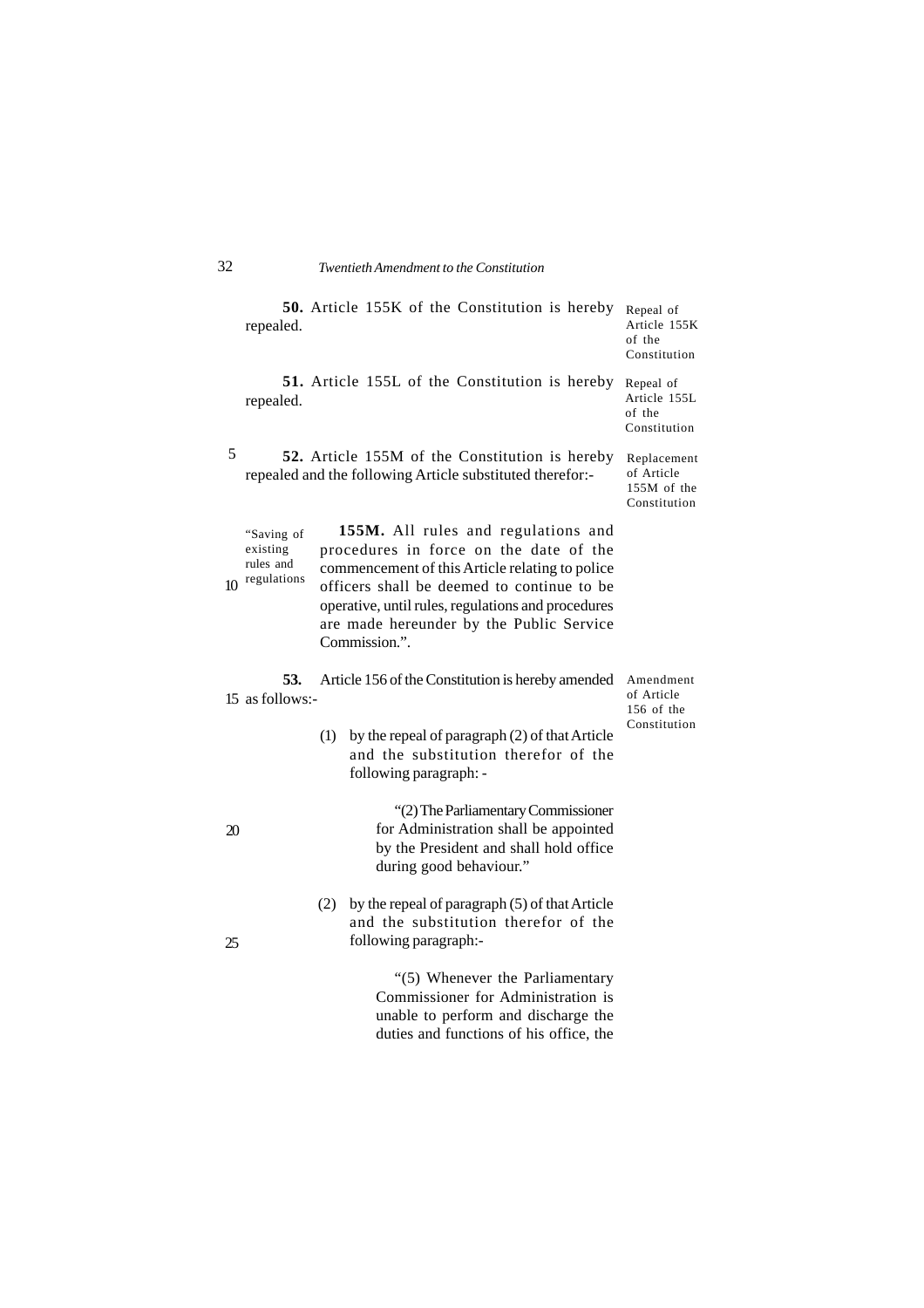President shall appoint a person to act in his place.".

**54.** Chapter XIXA of the Constitution (Article 156A) is hereby repealed.

**55.** Chapter XIXB of the Constitution (Articles 156B to 156H) is hereby repealed. 5

**56.** Article 170 of the Constitution is hereby amended Amendment of by the repeal of the definition of "public officer" and the Article 170 of substitution therefor of the following definition: -

Constitution Repeal of Chapter XIXB of the Constitution

Repeal of Chapter XIXA of the

the Constitution

| 10 | "public officer" means a person who holds any<br>paid office under the Republic, other than a<br>judicial officer but does not include – |  |
|----|------------------------------------------------------------------------------------------------------------------------------------------|--|
|    | the President:<br>$\left(a\right)$                                                                                                       |  |
|    | (b)<br>the Speaker;                                                                                                                      |  |
| 15 | $(c)$ a Minister appointed under Article 44 or 45;                                                                                       |  |
|    | $(d)$ a member of the Election Commission;                                                                                               |  |
|    | a member of the National Police<br>(e)<br>Commission:                                                                                    |  |
|    | the Commissioner - General of Elections;<br>(f)                                                                                          |  |
| 20 | officers appointed to the Election<br>(g)<br>Commission, by the Election Commission;                                                     |  |
|    | a member of the Judicial Service<br>(h)<br>Commission;                                                                                   |  |
| 25 | a member of the Public Service<br>(i)<br>Commission;                                                                                     |  |
|    | a Deputy Minister;<br>(i)                                                                                                                |  |
|    | (k)<br>a Member of Parliament;                                                                                                           |  |
|    | the Secretary-General of Parliament;<br>(l)                                                                                              |  |
|    | $(m)$ a member of the President's staff;                                                                                                 |  |
| 30 | a member of the staff of the Secretary-<br>(n)<br>General of Parliament.".                                                               |  |
|    |                                                                                                                                          |  |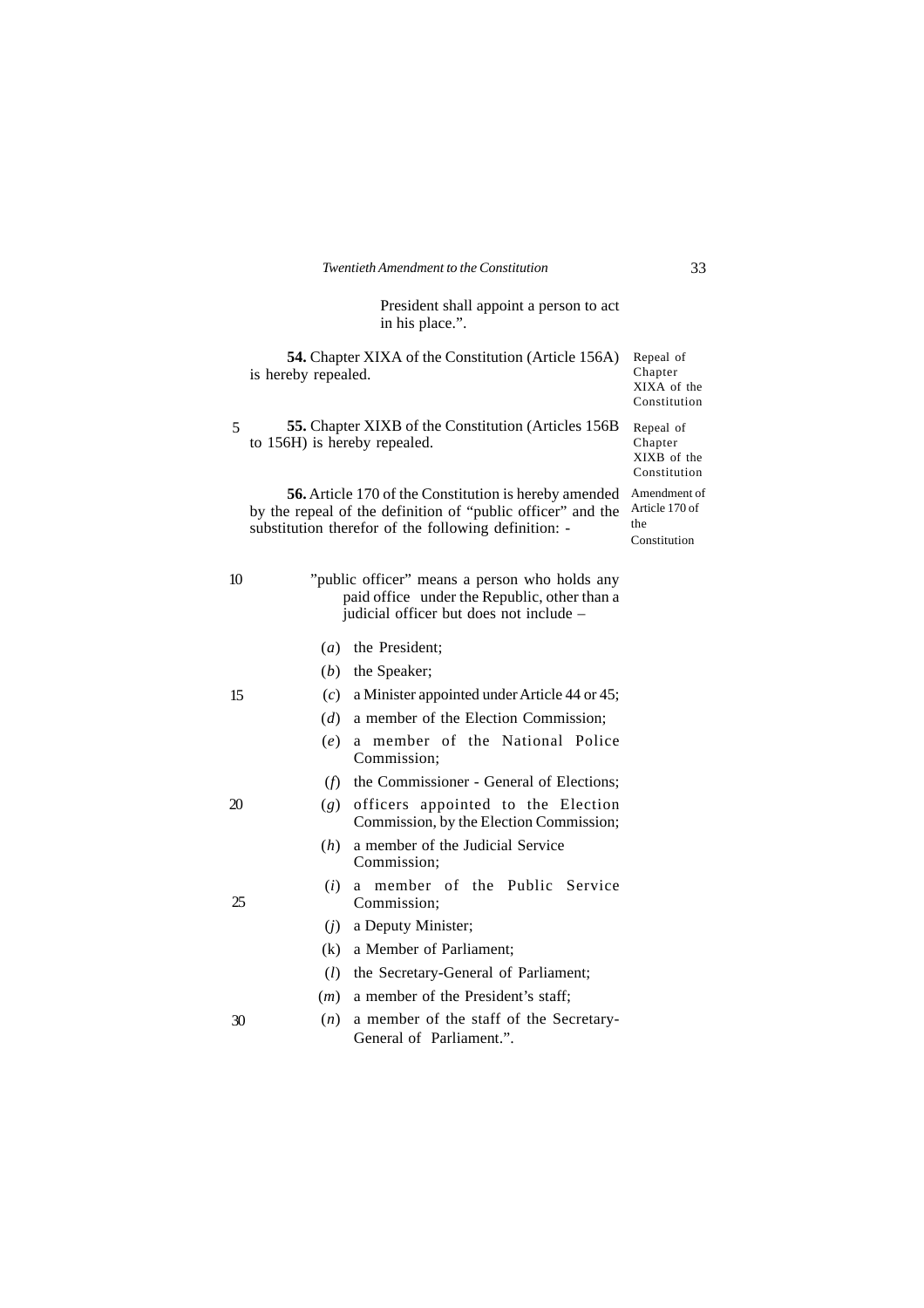**57.** (1) Every person holding office on the day immediately preceding the date of commencement of this Act*,* as– Transitional Provisions

|          | (i)<br>the Chief Justice;                                                                                                                                                                                                                               |
|----------|---------------------------------------------------------------------------------------------------------------------------------------------------------------------------------------------------------------------------------------------------------|
| 5        | (ii)<br>the Judges of the Supreme Court;                                                                                                                                                                                                                |
|          | (iii)<br>the members of the Judicial Service<br>Commission:                                                                                                                                                                                             |
|          | the President of the Court of Appeal;<br>(iv)                                                                                                                                                                                                           |
|          | the Judges of the Court of Appeal;<br>(v)                                                                                                                                                                                                               |
| 10       | (vi)<br>the Attorney-General;                                                                                                                                                                                                                           |
|          | (vii)<br>the Auditor-General;                                                                                                                                                                                                                           |
|          | (viii)<br>the Inspector-General of Police;                                                                                                                                                                                                              |
|          | (ix)<br>the Parliamentary Commissioner for<br>Administration (Ombudsman);                                                                                                                                                                               |
| 15       | the Secretary-General of Parliament;<br>(x)                                                                                                                                                                                                             |
|          | (xi)<br>the judges of the High Court; or                                                                                                                                                                                                                |
|          | (xii)<br>judicial officers, scheduled public<br>officers, public officers or police<br>officers,                                                                                                                                                        |
| 20<br>25 | shall, unless he earlier resigns, dies or is<br>removed from office continue to hold such<br>office and shall continue to exercise, perform<br>and discharge the powers, duties and functions<br>of that office under the same terms and<br>conditions. |
|          | Every person holding office on the day<br>(2)<br>immediately preceding the date of<br>commencement of this Act, as a member<br>of the Constitutional Council shall cease<br>to hold such office with effect from the                                    |
| 30       | date of commencement of this Act:                                                                                                                                                                                                                       |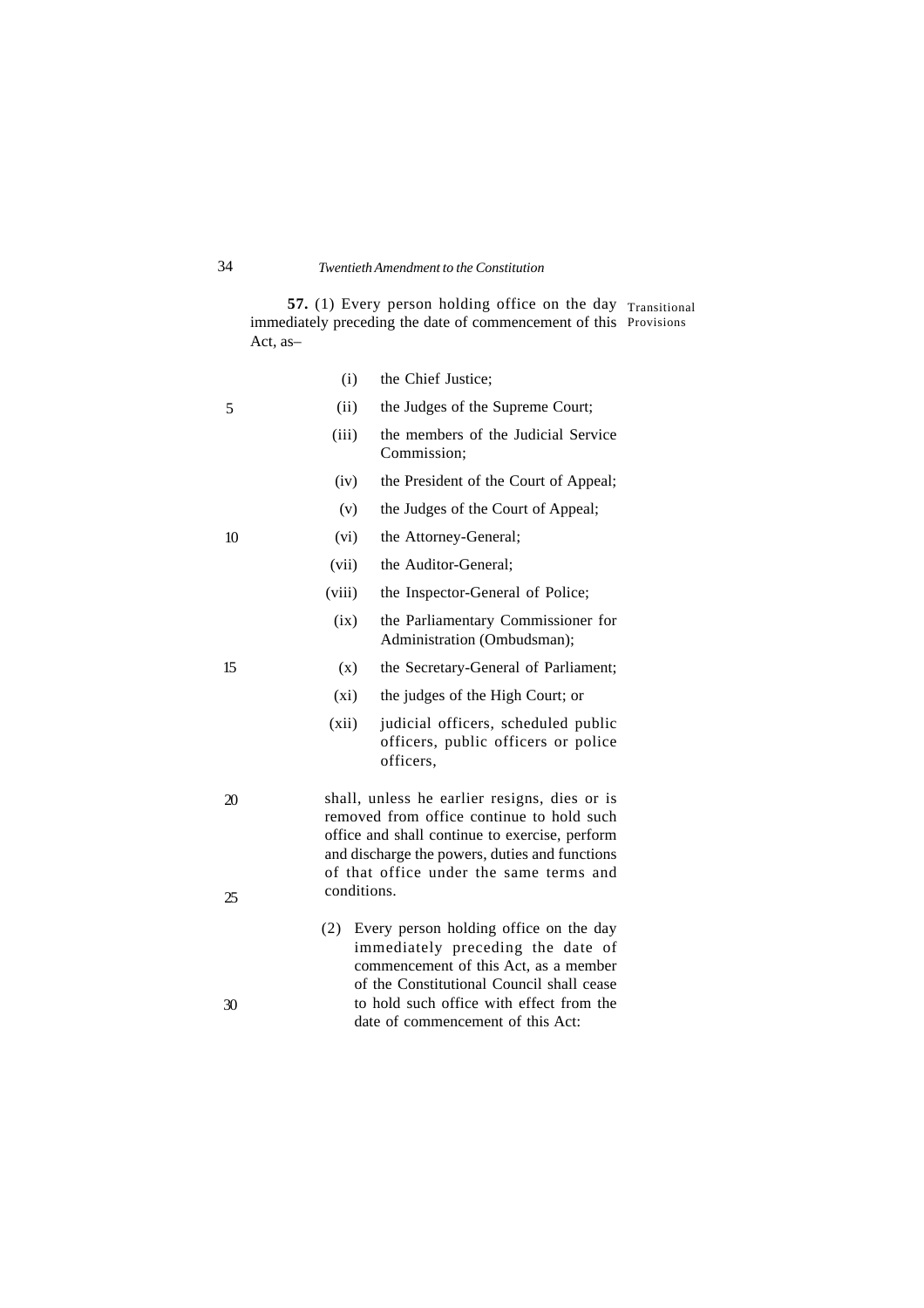| 5  |     | Provided such person shall, unless he<br>earlier resigns, dies or is removed from<br>office continue to exercise, perform and<br>discharge the powers, duties and functions<br>of his office until such date on which the<br>Parliamentary Council is constituted in<br>accordance with Chapter VIIA of the<br>Constitution. |
|----|-----|------------------------------------------------------------------------------------------------------------------------------------------------------------------------------------------------------------------------------------------------------------------------------------------------------------------------------|
| 10 | (3) | Every person holding office on the day<br>immediately preceding the date of<br>commencement of this Act, as the<br>Chairman or a member of -                                                                                                                                                                                 |
|    |     | $(a)$ the Election Commission;                                                                                                                                                                                                                                                                                               |
|    |     | $(b)$ the Public Service Commission;                                                                                                                                                                                                                                                                                         |
| 15 |     | $(c)$ the National Police Commission;                                                                                                                                                                                                                                                                                        |
|    |     | $(d)$ the Human Rights Commission of Sri<br>Lanka;                                                                                                                                                                                                                                                                           |
| 20 |     | (e) the Commission to Investigate<br>Allegations of Bribery<br>or<br>Corruption;                                                                                                                                                                                                                                             |
|    |     | $(f)$ the Finance Commission; and                                                                                                                                                                                                                                                                                            |
|    |     | $(g)$ the Delimitation Commission,                                                                                                                                                                                                                                                                                           |
| 25 |     | shall, unless he earlier resigns, dies or is<br>removed from office continue to exercise,<br>perform and discharge the powers, duties<br>and functions of his office until such date<br>on which the respective Commissions are<br>constituted in accordance with Chapter<br>VIIA of the Constitution.                       |
| 30 | (4) | Every person holding office on the day<br>immediately preceding the date of<br>commencement of this Act, as the<br>Chairman or a member of -                                                                                                                                                                                 |
|    |     | (a) the Audit Service Commission; and                                                                                                                                                                                                                                                                                        |
| 35 |     | $(b)$ the National Procurement Commission,                                                                                                                                                                                                                                                                                   |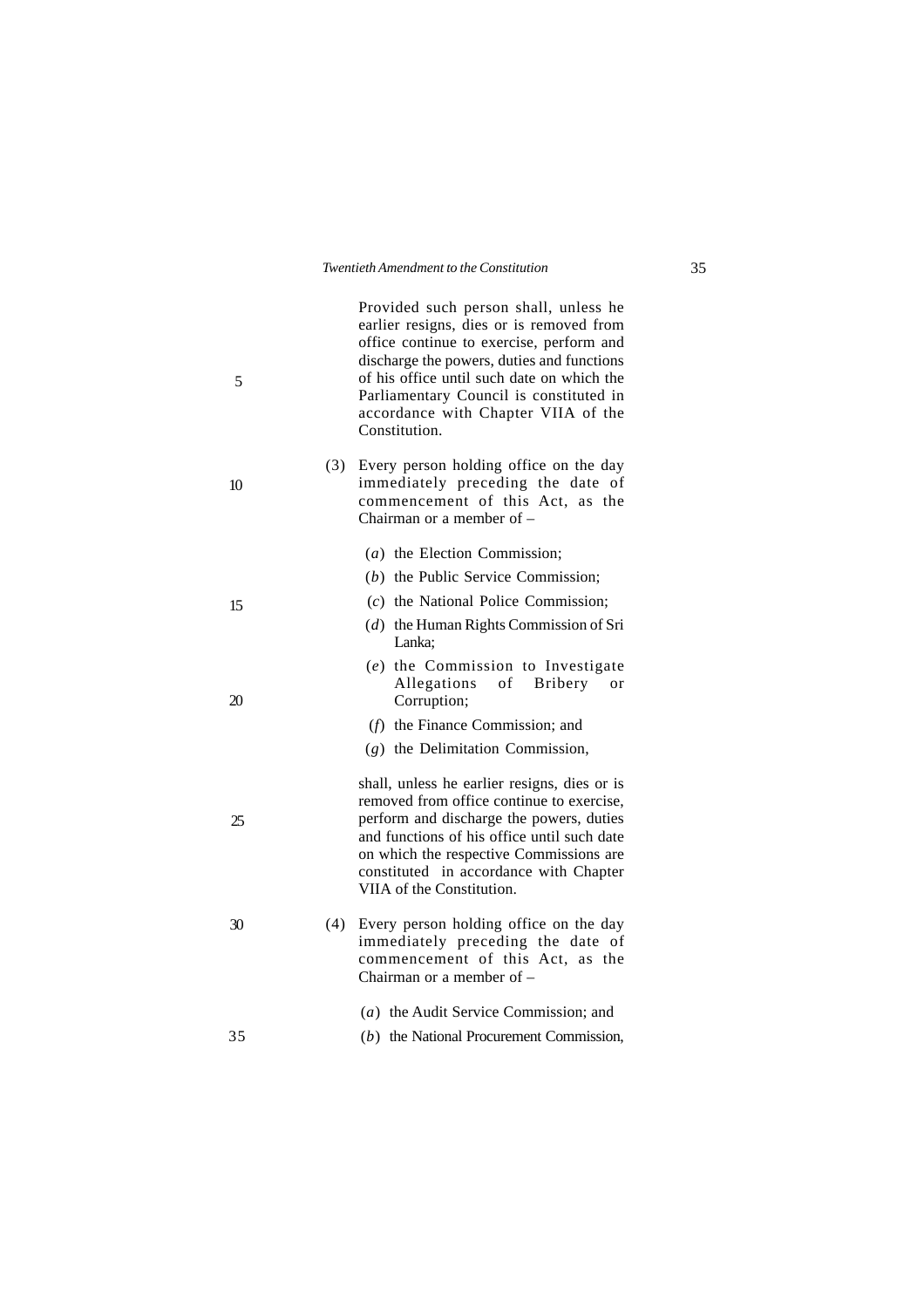shall cease to hold such office with effect from the date of commencement of this Act:

Provided that such person shall, unless he earlier resigns, dies or is removed from office continue to exercise, perform and discharge the powers, duties and functions of their respective offices for a period of<br>six months from the date of six months from the date of commencement of this Act, for the purpose of discharging and performing the duties and functions pending or uncompleted as at the day immediately preceding the date of commencement of this Act. 5 10 15

- (5) Notwithstanding the provisions of subsection (4),-
- (*a*) all suits, prosecutions, actions, proceedings, matters or things which have been instituted by or against the Audit Service Commission and the National Procurement Commission and which are pending as at the day immediately preceding the date of commencement of this Act shall with effect from the date of commencement of this Act be deemed to be suits, prosecutions, actions, proceedings, matters or things which have been instituted by or against the Government;
	- (*b*) any decree, order or award entered or made in favour of or against the Audit Service Commission and the National Procurement Commission by any court or tribunal or other body in any action, matter, proceeding or thing shall with effect from the date

20

25

30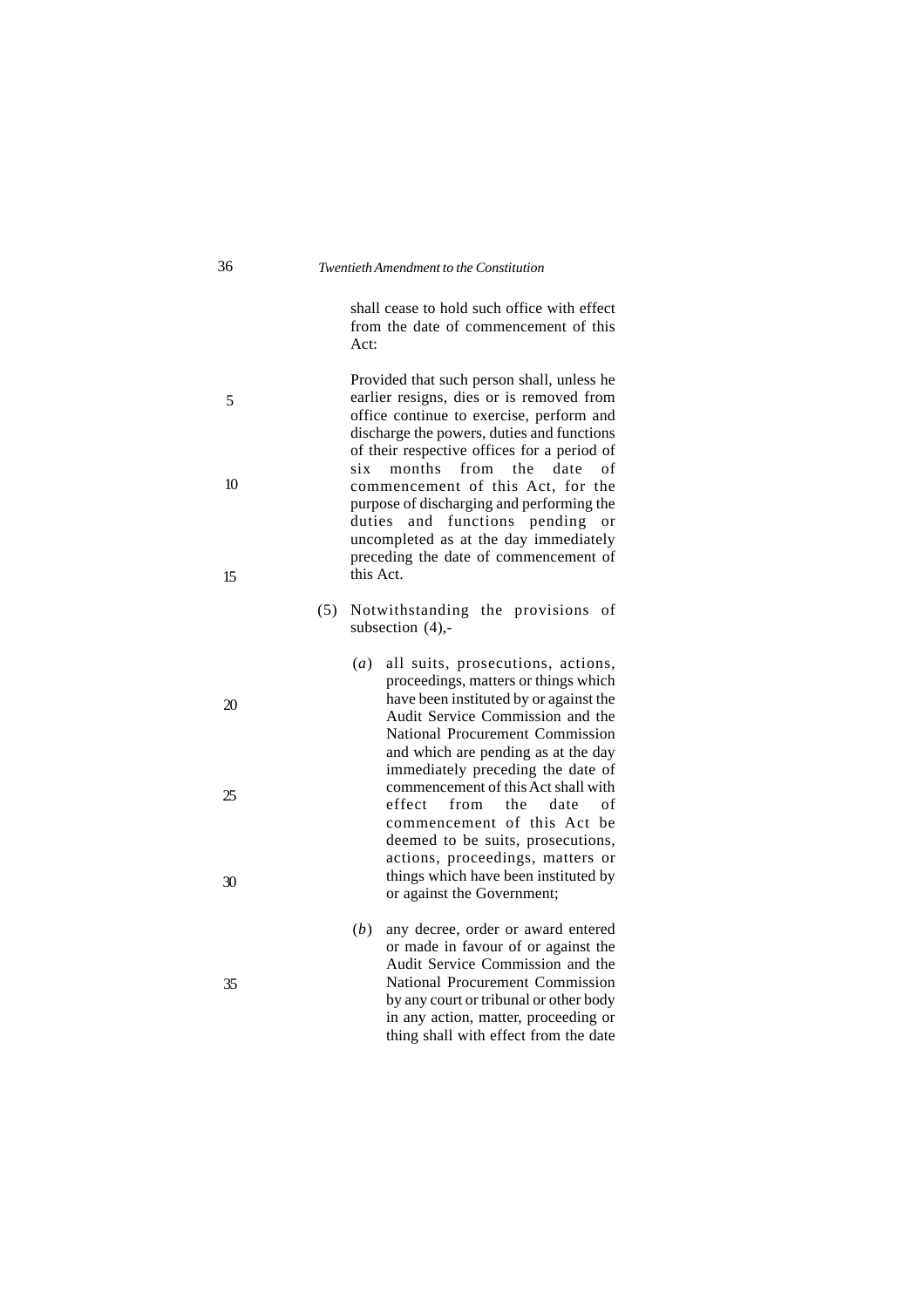| 5  |     | of commencement of this Act be<br>deemed to be a decree, order or award<br>entered or made in favour of or against<br>the Government and may be enforced<br>accordingly; and                                                                                                                                                                          |
|----|-----|-------------------------------------------------------------------------------------------------------------------------------------------------------------------------------------------------------------------------------------------------------------------------------------------------------------------------------------------------------|
| 10 |     | all property movable and immovable,<br>(c)<br>belonging to the Audit Service<br>Commission and the National<br>Procurement Commission as at the day<br>immediately preceding the date of<br>commencement of this Act shall with<br>effect from the date of commencement<br>of this Act vest in and be deemed to be<br>the property of the Government. |
| 15 |     | (6) All matters relating to the appointment,<br>promotion, transfer, disciplinary control and<br>dismissal of members of the Sri Lanka State<br>Audit Service and pending before the Audit<br>Service Commission on the day immediately                                                                                                               |
| 20 |     | preceding the date of commencement of this<br>Act shall, with effect from that date, stand<br>transferred to the Public Service Commission<br>and shall be determined by the Public Service<br>Commission accordingly.                                                                                                                                |
| 25 | (7) | All matters pertaining to-                                                                                                                                                                                                                                                                                                                            |
|    |     | (a) the appointment, promotion, transfer,<br>disciplinary control and dismissal of<br>police officers; and                                                                                                                                                                                                                                            |
| 30 |     | $(b)$ appeals by police officers to the<br>National Police Commission,                                                                                                                                                                                                                                                                                |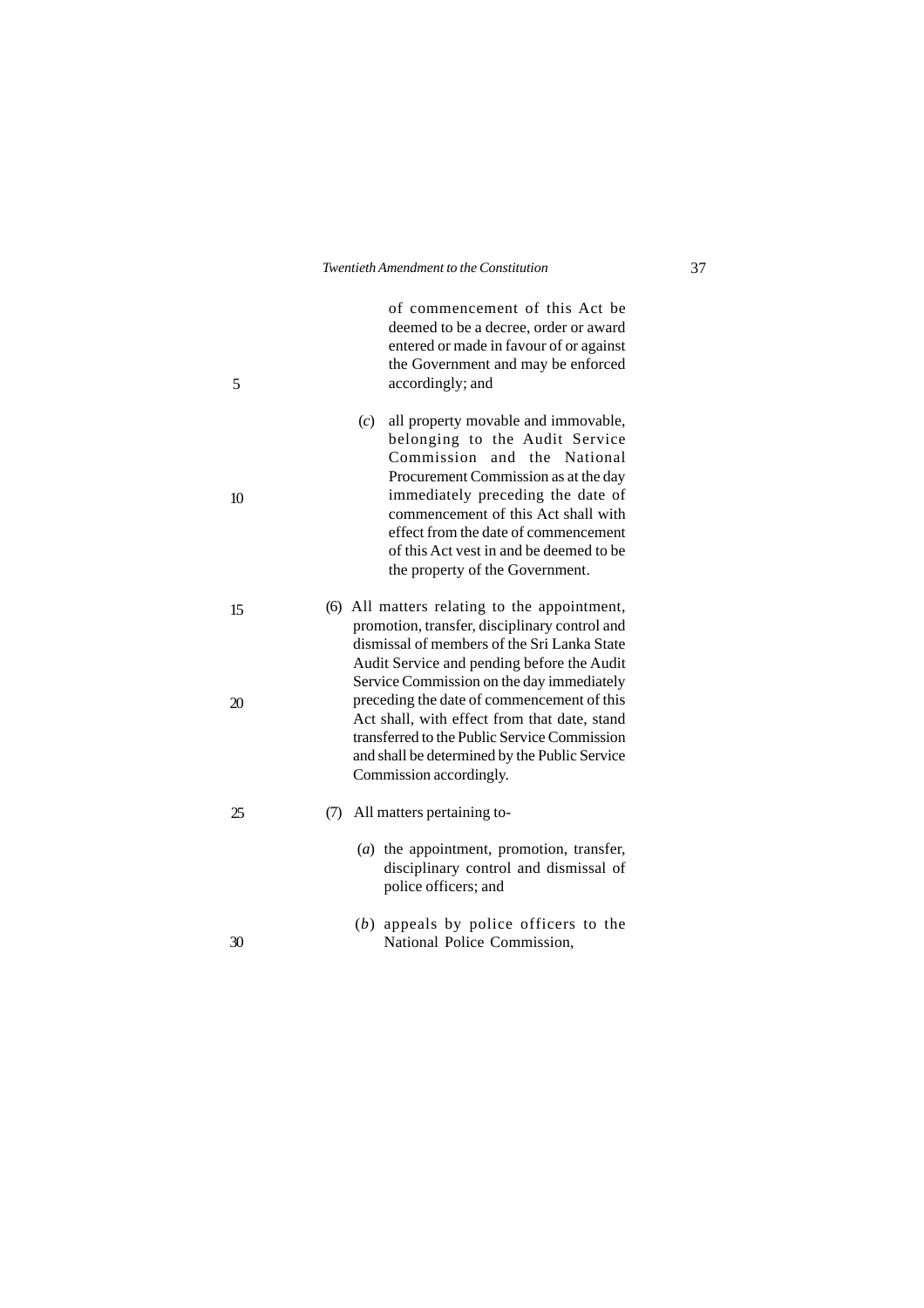pending before the National Police Commission on the day immediately preceding the date of commencement of this Act, shall, with effect from that date, stand transferred to the Public Service Commission and shall be determined by

5 the Public Service Commission accordingly.

**58.** In the event of any inconsistency between the Sinhala text Sinhala and Tamil texts of this Act, the Sinhala text shall to prevail in prevail. case of an

inconsistency